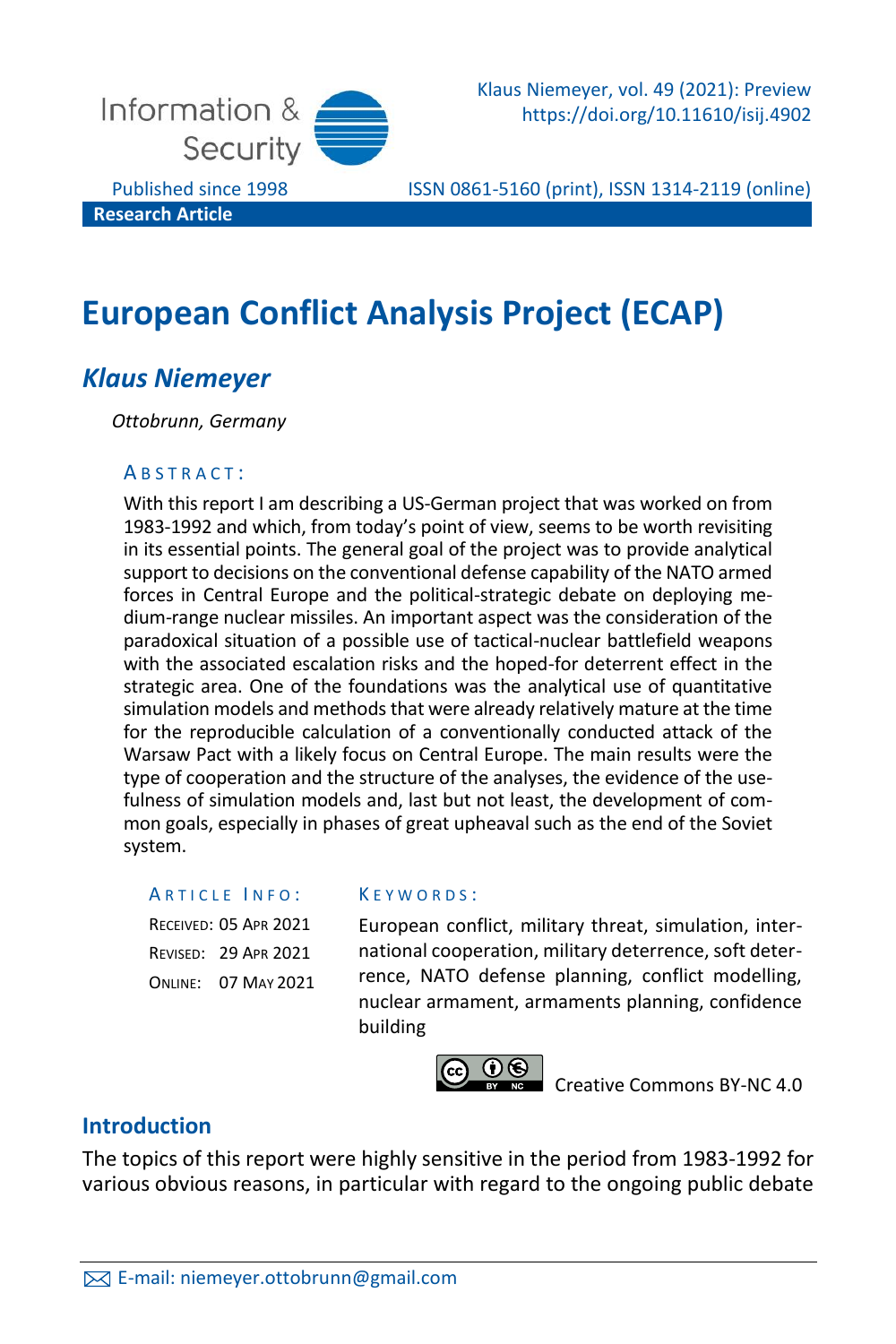on armaments, including the deployment of nuclear missiles in Europe.<sup>1</sup> as well as the security classification of the data and concepts used. It can therefore be understood that practically no, or as few as absolutely necessary, written documents were prepared. The results of the analyses and simulations were presented directly at management level in the relevant ministries (Federal Ministry of Defense in Germany, Department of Energy and Department of Defense in USA). Since the implementing institutions were basically funded, it was possible to formulate the respective order for the implementation of the work in a simple and direct way and to make it dependent on the progress of the analyses. The coordination between German and US participants took place on the basis of general "Terms of Reference." The institutions on the German side were the "Stiftung Wissenschaft und Politik" based in Ebenhausen under the direction of Dr. Uwe Nerlich and the Wargaming Center of Industrieanlagen Betriebsgesellschaft mbH (IABG) based in Ottobrunn under the direction of Klaus Niemeyer and, on the US side, the National Laboratories (Sandia and Lawrence Livermore) and some basic financed analysis facilities such as KAMAN, RAND, IDA, etc. under the direction of Dr. Robert Rinne and Dr. Richard Wagner. Other experts were called in on specific topics on a case-by-case basis.

In recent years, Russia has demonstrated the tendency towards strong conventional armaments and threats to the Baltic states and has shown an aggressiveness, especially towards Ukraine, that the Western States of Europe and North America will not accept.<sup>2</sup> At the same time, the US demand for a more equitable distribution of the burden is being controversially discussed within the NATO countries and which is only judged on the basis of the percentage of GDP (Gross Domestic Product) spent on defense is not convincing.<sup>3</sup>

 $1$  This concerns particularly the Intermediate Range Nuclear Forces (INF). The INF treaty on medium-range nuclear systems refers to a bundle of bilateral treaties and agreements between the USA and the USSR/Russia on the destruction of all ground/ land-based missiles with medium and short range (between 500 and 5500 kilometers). The treaty was signed on December 8, 1987 and, after ratification, entered into force on June 1, 1988. It has been suspended since August 2, 2019.

The Russian threat on NATO's eastern flank can be countered by a variety of means, which work in international isolation and the economy as well as in diplomatic and military escalation. The philosophy of deterrence is also significant again. See for example the articles by Darrell W. Driver, Todor Tagarev, and Velizar Shalamanov, Pavel Anastasov, and Georgi Tsvetkov in the special issue of *Connections: The Quarterly Journal* on the current practice of deterrence, Winter-Spring 2019, [https://doi.org/10.11610/C](https://doi.org/10.11610/)onnections.18.1-2.

<sup>3</sup> In the security-political discussion in NATO, the US in particular points to the lower military expenditures of the European partners and urges them to make greater efforts. At the NATO summit in Wales 2014, the effort of 2 % of GDP was accepted, although there are considerable doubts about both the singular scale and the value. Huber (2002) provides a justification, but the essence of his article is essentially the conclusion that the European forces are developing into a uniform structure and thus become considerably more cost-effective. At the same time, the cyclical Defense Re-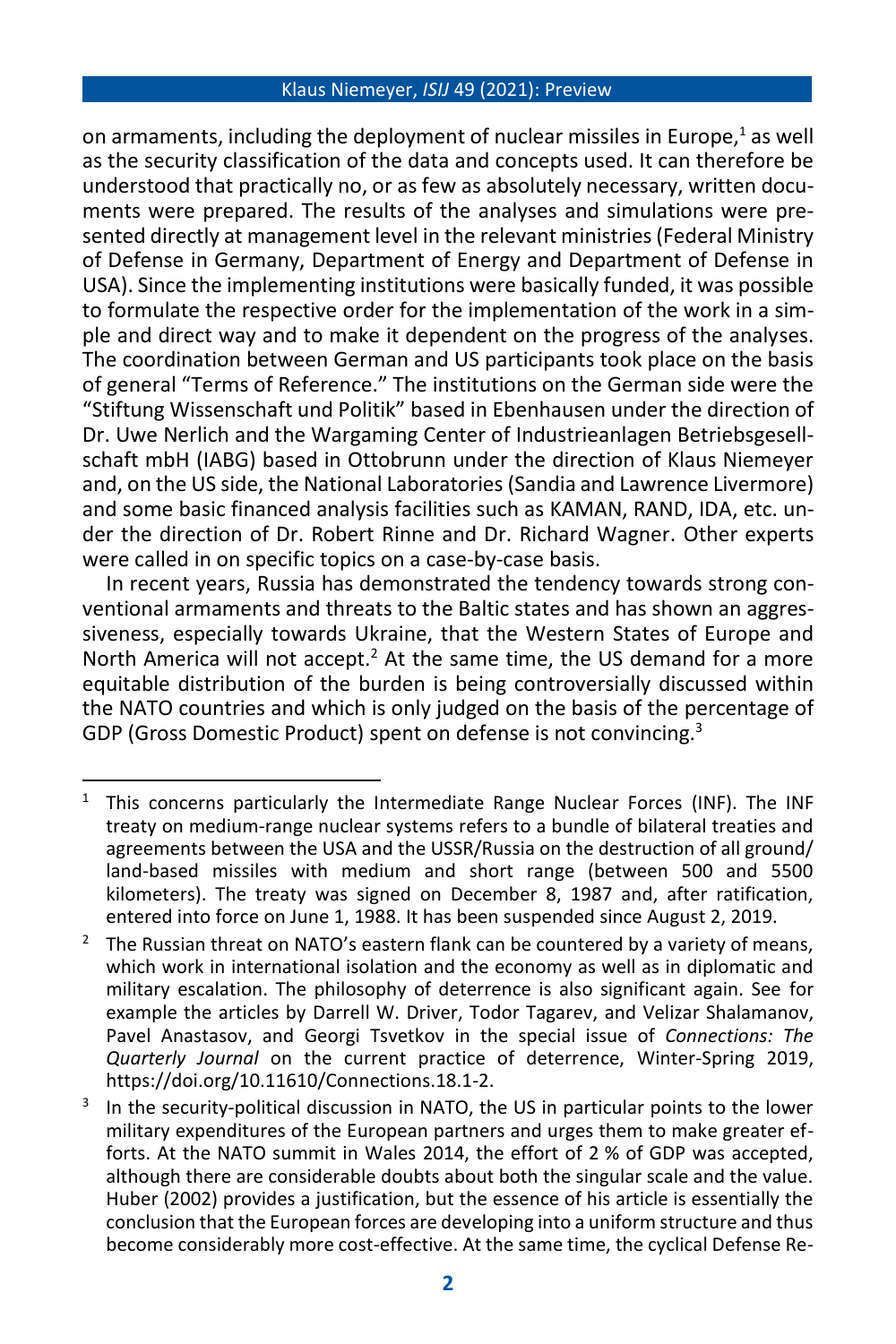This article is intended to show possibilities that were dealt with in international working groups during the time NATO was confronted with the Warsaw Pact (WP), trying to find solutions of the partly paradoxical problems of conventional and nuclear deterrence. The setup of joint working can in principle also be applied to the present-day problems as indicated. The possibilities are given by:

- Formation and commissioning of international working groups with experts from diplomatic, military and scientific fields. International is to be understood both within one's own coalition and with the adversary, depending on the problem.<sup>4</sup>
- Use of simulations and calculation experiments from Operations Research for quantitatively verifiable argumentation and finding common positions, in particular for the interface between the more qualitative-thinking political-diplomatic and the rational-military participation. The virtual modeling of possible contingencies opens up a multitude of options for avoiding real disputes with devastating consequences.<sup>5</sup>
- Expansion of the philosophy of deterrence with softer forms of convincing in all areas of mutual confrontation. This includes economic, information, armaments and directly military areas in the pre-phases to a military conflict  $6$

quirements Review and the Defense Planning Process have been working for decades within the military NATO administration with a great deal of effort and in coordination with all partners to develop the nationally required contribution (cf. Sticz, 2010; European Parliament, 2018; Campbell, 2010). A demand for x % of GDP cannot be derived from this, apparently there is no coordination between political and military, rationally and methodically secured bases. See also the report by the Deutscher Bundestag, Wissenschaftlicher Dienst and the article by Karl-Heinz Kamp, both published in 2019.

<sup>4</sup> In this article, in the section "Type of Cooperation." The type of cooperation in mixed political-military-scientific working groups for ECAP is described. The basically same approach was chosen in working groups of the USA, England, France, the Federal Republic of Germany (FRG) and the Soviet Union/ Russia during the period 1989- 1993, with a clear contribution to mutual trust-building. See: Wagner, Rinne, Gold, and Sloss, January 1991; Rinne, July 1990; Rinne, July 1991; Nerlich, November 1990; Nerlich, June 1991; Niemeyer, 1990; and Niemeyer, 1993.

<sup>5</sup> In the "Cooperative Simulation" section, the type of simulation models used is illustrated using the example of "AGATHA" and important principles of scientific analytical work, such as "peer review," are pointed out in an international context. See: Klaus Niemeyer, October 1989.

<sup>6</sup> In the section "Principle of Long Shadow," the foundations and paradigms developed by Gold and Wagner for a soft deterrence and a corresponding armament planning are presented. See: Ted Gold and Richard Wagner, "Long Shadows and Virtual Swords," 1990.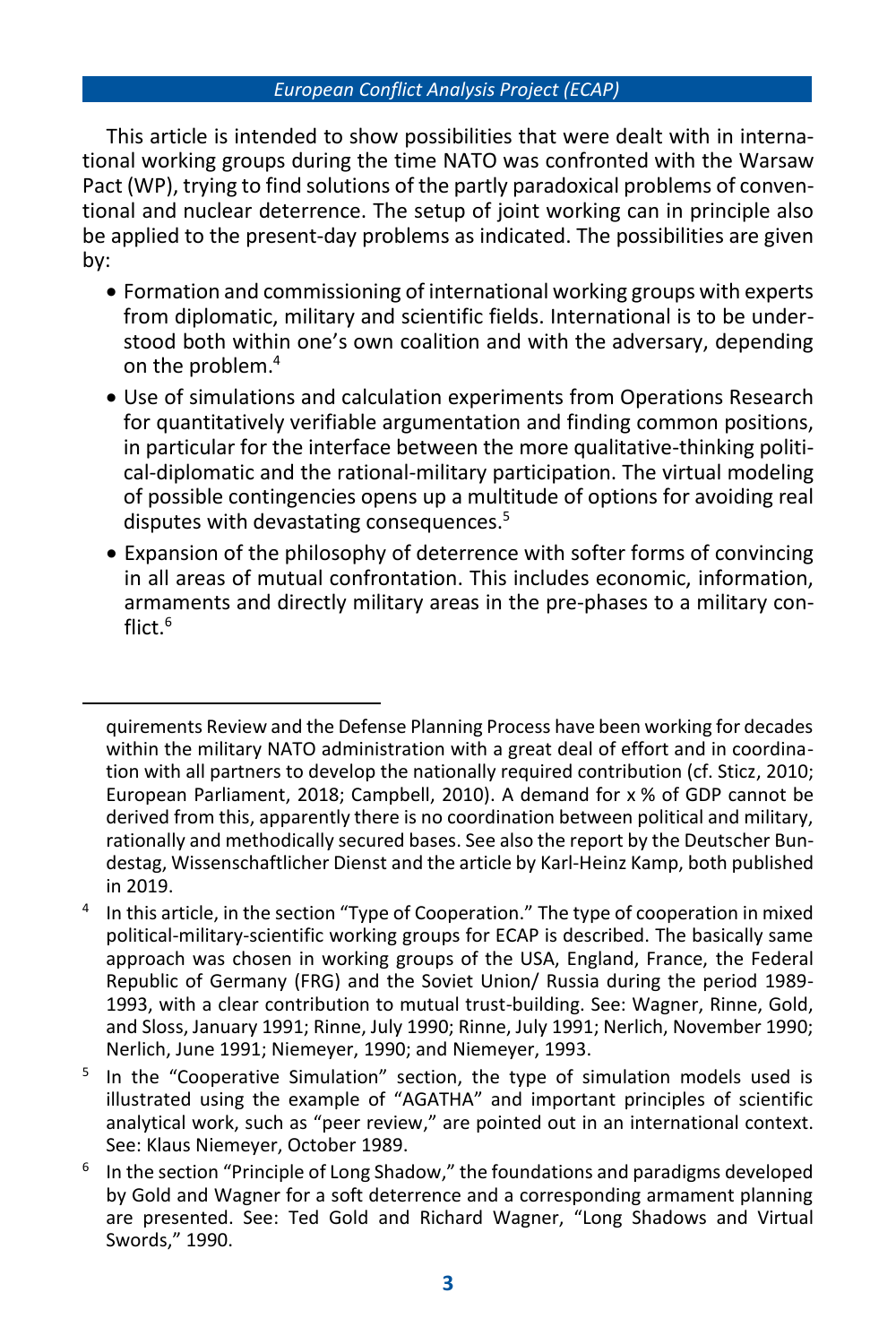These possibilities are related to a certain extent and should not be viewed as independent of one another. The joint use (development and application) of simulation processes is both the basis of one's own findings and a means of demonstrating catastrophic effects to the detriment of all those involved.

It has been shown, also through the project work described in this article, that projects of this kind pay off and contribute to pacification. This applies both to finding knowledge within one's own coalition and in intellectual discussions with a potential opponent. The project-work in ECAP was terminated by mutual agreement, as from 1989 the security and military boundary conditions changed fundamentally with the end of the Soviet threat and the existence of arms control agreements.<sup>7</sup>

From today's point of view, the results of the analyses are at best historically significant because the general political-military-strategic situation has changed considerably. Nevertheless, given the interpretation by Russia and the termination by the USA of the arms control treaties reached at the time, as well as the continuous threatening by Russia to the eastern countries of Europe, the issue is topical again. In addition, the experience and concepts that have been gathered when applying the analysis methodology are certainly still valid and significant in view of the significantly advanced technology.

### **Type of Cooperation**

Between 1983 and 1992, meetings and conferences of the participants took place twice a year, alternately at the institute's locations in the USA and Germany, as well as in the respective ministries. Basic views, politico-military specifications for the studies and results of the national simulations were presented and exchanged.

Overall, ECAP has not developed any analysis products of its own. The results of the national studies were largely presented by the participants in the conferences and passed on by them to representatives of their respective governments. There were important exceptions, however. In the years 1984-85 the ECAP framework document was developed. In 1987, the exchange for the development and shared use of simulations was expanded. US and German simulations were carried out on the basis of a jointly developed, detailed scenario. In addition, ECAP began core research in 1988. These were studies designed to provide a framework for discussion of a particular area by defining terms and developing taxonomies, including measuring what is known, not known, and recognizable; linking to other areas, determining what the right questions are, etc.

By 1989, the conceptual framework for NATO positions was largely in place. The analysis focused on detailed defense problems. The analysis at the political-

The results of the cooperation within the framework of the ECAP agreements show that a continuation of the project would have been important. From today's perspective, a new beginning could and would be of enormous importance for the common goals in the area of NATO, the EU and, last but not least, national security.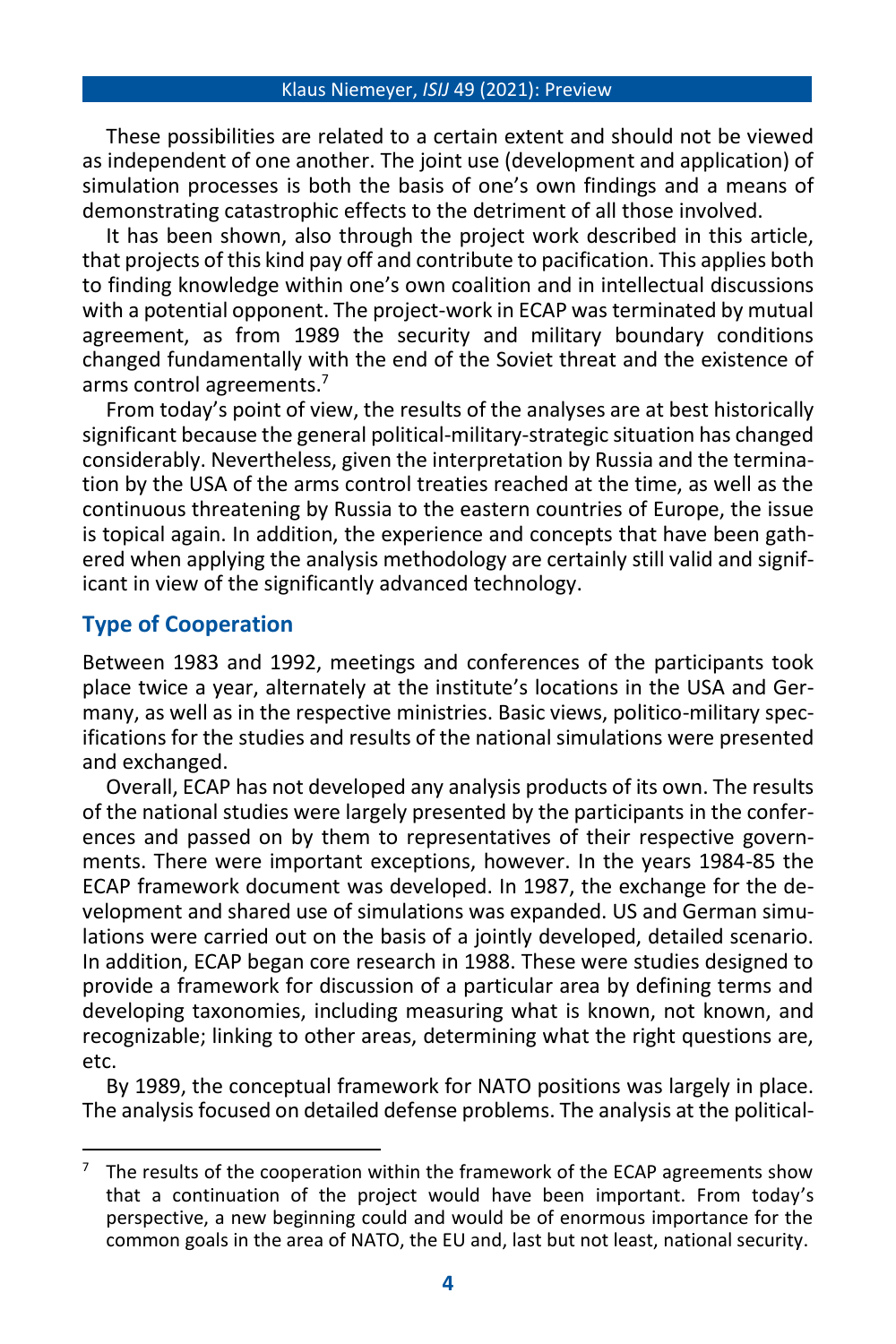strategic level had mainly to do with the political and deterrent effects of INF questions and Soviet options for attacks with very short warning times.

At the beginning, in 1982-1983р it turned out that a discussion and treatment of the topic could be advantageously supported by the use of the already partly existing systems analysis instruments and models. The systematic procedures, however, require a quantitative basis that was only available within the defense administrations of both countries. Since an exchange of data and models is required in a bilateral study, a formal agreement was required to carry out the ioint study activities. This agreement was given by the "Terms of Reference" (TOR). A "Studies and Analysis" group (SAG) and a "Model Development and Exchange Group" (MDEG) were formed. The systems analysis work was coordinated, organized and carried out in the model group (MDEG). A control group— "Joint Steering Group" (JSG)—represented the ministries of the US and the FRG and was responsible for defining the tasks, policy coordination, general structure, allocation of resources and results.

In the SAG, contributions from nationally conducted studies were presented and put up for discussion. In these relatively freely organized and structured seminars and the exchange of ideas, joint solutions were developed and presented to the national ministries.<sup>8</sup>

In the MDEG, data was exchanged as far as possible and a network of simulation models was agreed and carried out. In a cooperative simulation application some results, which were also dealt with in the SAG, were worked out quantitatively. Evidence was provided that such simulations make important contributions to decision-making.<sup>9</sup>

Contingency cases and scenarios were developed to combine broad strategic thinking with detailed analysis. The following hierarchy provided a framework for ECAP planning:

- Conceptual framework:
	- geopolitical context, including the political/ military dimension of security challenges
	- NATO objectives
	- NATO strategy
	- deployment of nuclear and conventional forces
	- general purposes of arms limitation
- Development and description:

<sup>8</sup> A doctrine of armaments planning is seen as an important contribution that is also significant from today's perspective – see Gold and Wagner, "Long Shadows and Virtual Swords," 1990.

The collaborative study was carried out in 1986-1987. The benefits of using simulation models have also been clearly demonstrated with regard to the success of the development of digital computers and are therefore shown in more detail using the example of the "AGATHA" model. See Robert Mahoney, May 1990.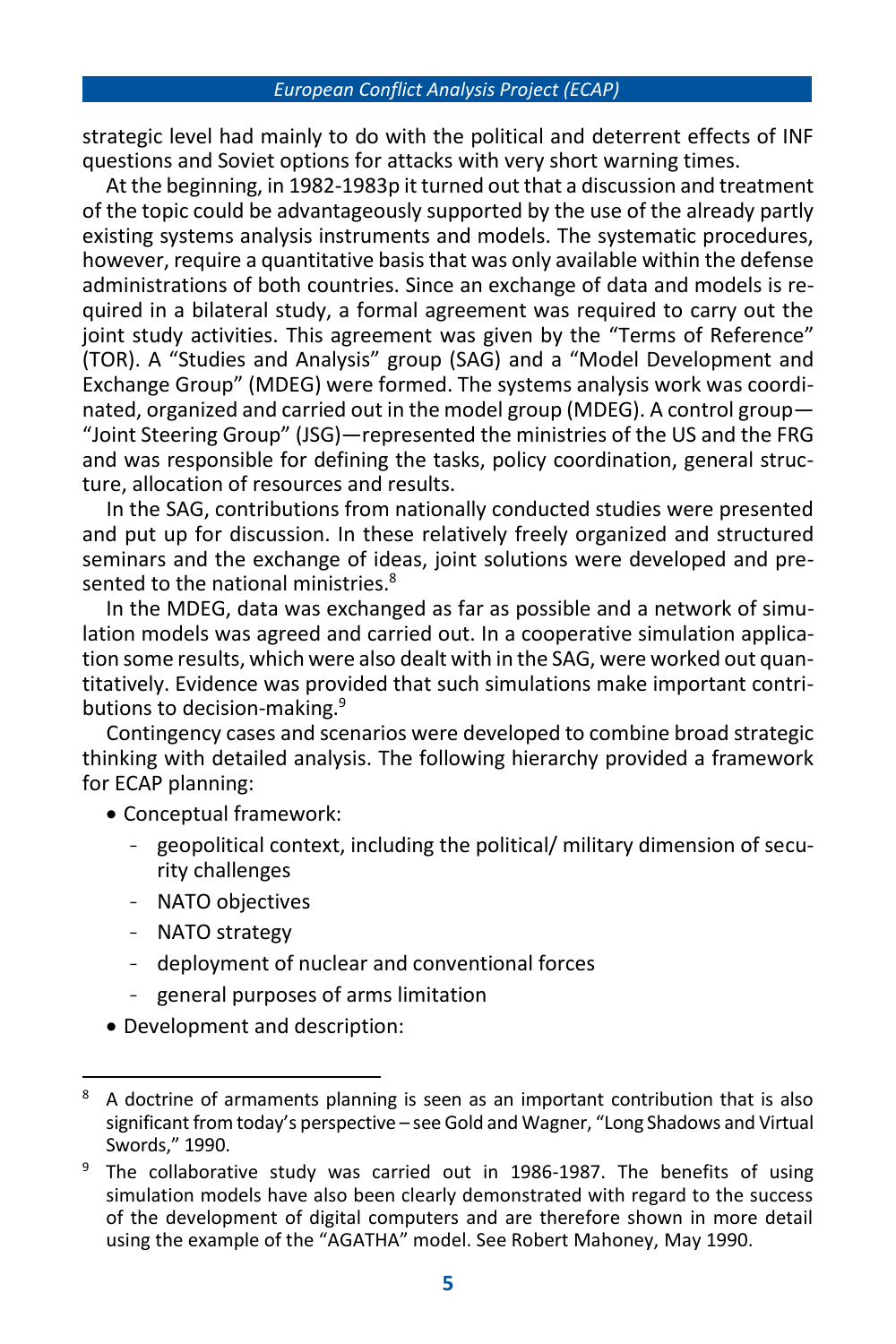- scenarios and contingencies
- conflict phases
- Detailed analyzes, including requirements analyzes, conventional and nuclear concepts in the context of the scenarios:
	- armed forces' structure and deployment
	- total numbers and mixtures
	- detailed properties of individual systems
	- operational doctrine, use of weapons
	- declaratory policy and arms control positions
	- technology and production bases.

This broad analytical scope was a characteristic feature of ECAP. Within this wide range of analyzes, collaboration was carried out to develop and use large, detailed computer-based conflict simulations.

With developments from 1989 onwards, it became necessary to examine problems from a much broader perspective of the entire security environment, to take into account the greater uncertainty in this environment and also to try to use the newly offered possibilities. ECAP has always dealt mainly with issues related to a somewhat more distant future and only carefully selected current issues with current political implications. But the breakdown of the old conceptual framework required and allowed ECAP to look more closely at the political context: Some aspects became irrelevant or wrong. What was longer term became short term, and there were closer links across the analytical hierarchy.

So, under the new circumstances it became necessary to pay much more attention to the political boundary conditions. Accordingly, in the years that followed, ECAP carried out a number of activities related to understanding the emerging security environment and its political foundations, as well as dealing with the undoubtedly large remaining uncertainties. Some of the main themes were:

- the changing nature of relations with the Soviet Union, with greater prospects for cooperation
- lengthening the times for major conflicts to develop in Central Europe
- the changing nature of nuclear deterrence and the changing relationships between conventional and nuclear armaments
- the need to reformulate NATO's strategy in light of these and other factors.

### **General Results**

The following basically atypical principles were agreed for the work and analyses; they have proven to be outstanding:

• The exchange of information took place relatively freely, but in compliance with the existing regulations on confidentiality and security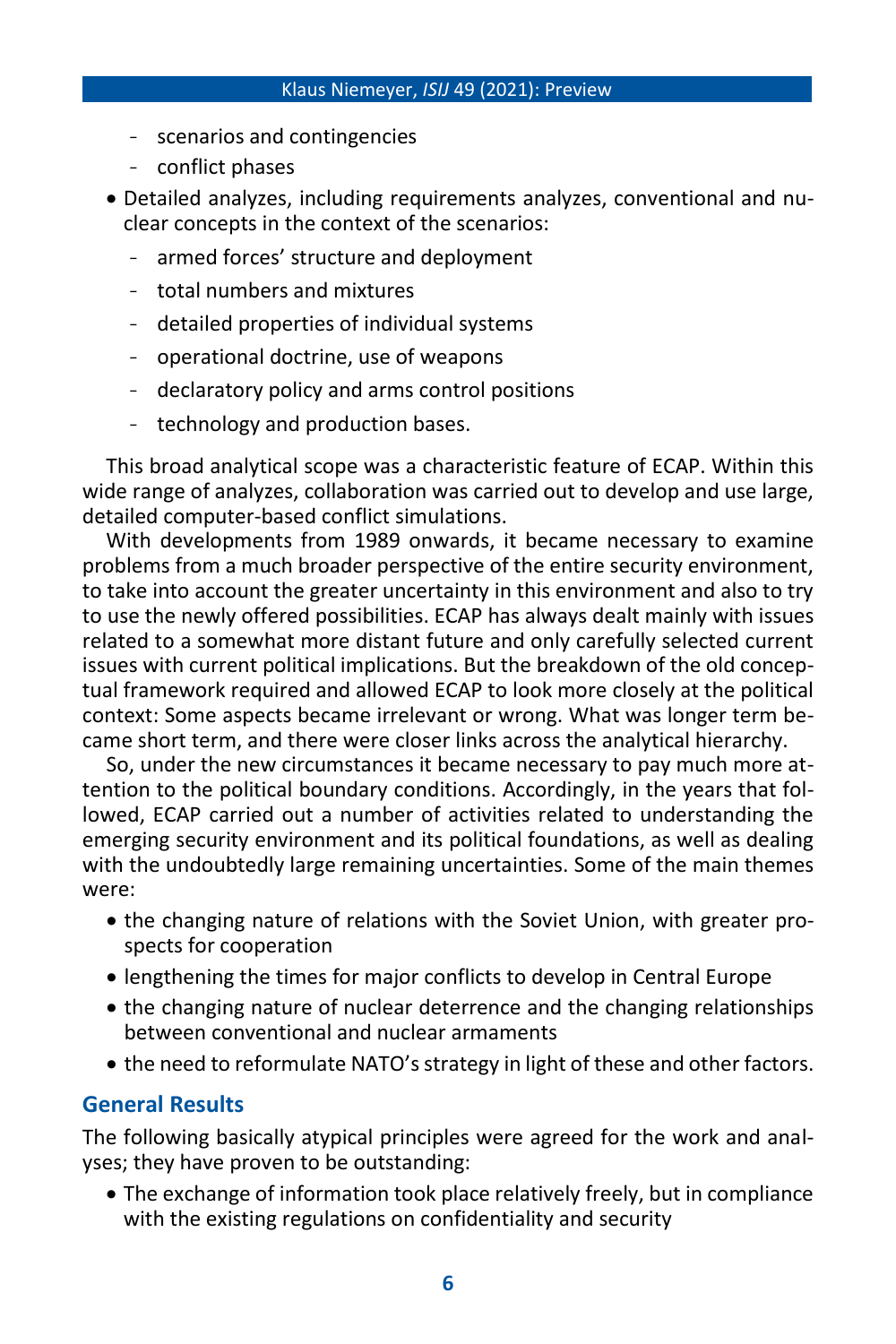- The exchange of information was not mandatory, although it was possible for each official side to choose what it would find useful
- The analyses and discussions were exploratory, but within the framework of the agreed objectives
- Some studies were carried out bilaterally with the aim of promoting coordination between the United States and Germany as well as within NATO
- Participation was given by both official government agencies and institutes that were not part of the government
- A large and varied expertise from politics, the military, industry and science was covered, but with pragmatic compliance with financial and personnel limits
- The analyses were based on a comprehensive approach to the use of conventional and nuclear weapons technology
- The integration of conceptual and quantitative system analyses was aimed at.
- The use of ongoing studies was made possible.

Within the limits set, this has served to:

- broaden knowledge
- explain the respective national positions
- test new ideas
- identify emerging problems
- develop new concepts
- evaluate study results
- find integrated solutions to fragmented problems
- to build up better forms of agreement, and
- strengthen information networks.

In different ways, the analyses also dealt with how a change in the boundary conditions would affect defense issues in NATO. This has made it possible in a unique way to contribute to the understanding of defense issues in the changing political and strategic environment since 1989. Concepts and analysis results generated in ECAP have contributed to the reform of NATO through various channels. This concerned the understanding of:

- the complete Soviet withdrawal from Eastern Europe
- the growing importance of the pre-conflict dynamics
- the requirements for a timely and effective build-up of armed forces
- the interaction with crisis management
- the changing nature of contingencies
- the evolving justification for nuclear deterrence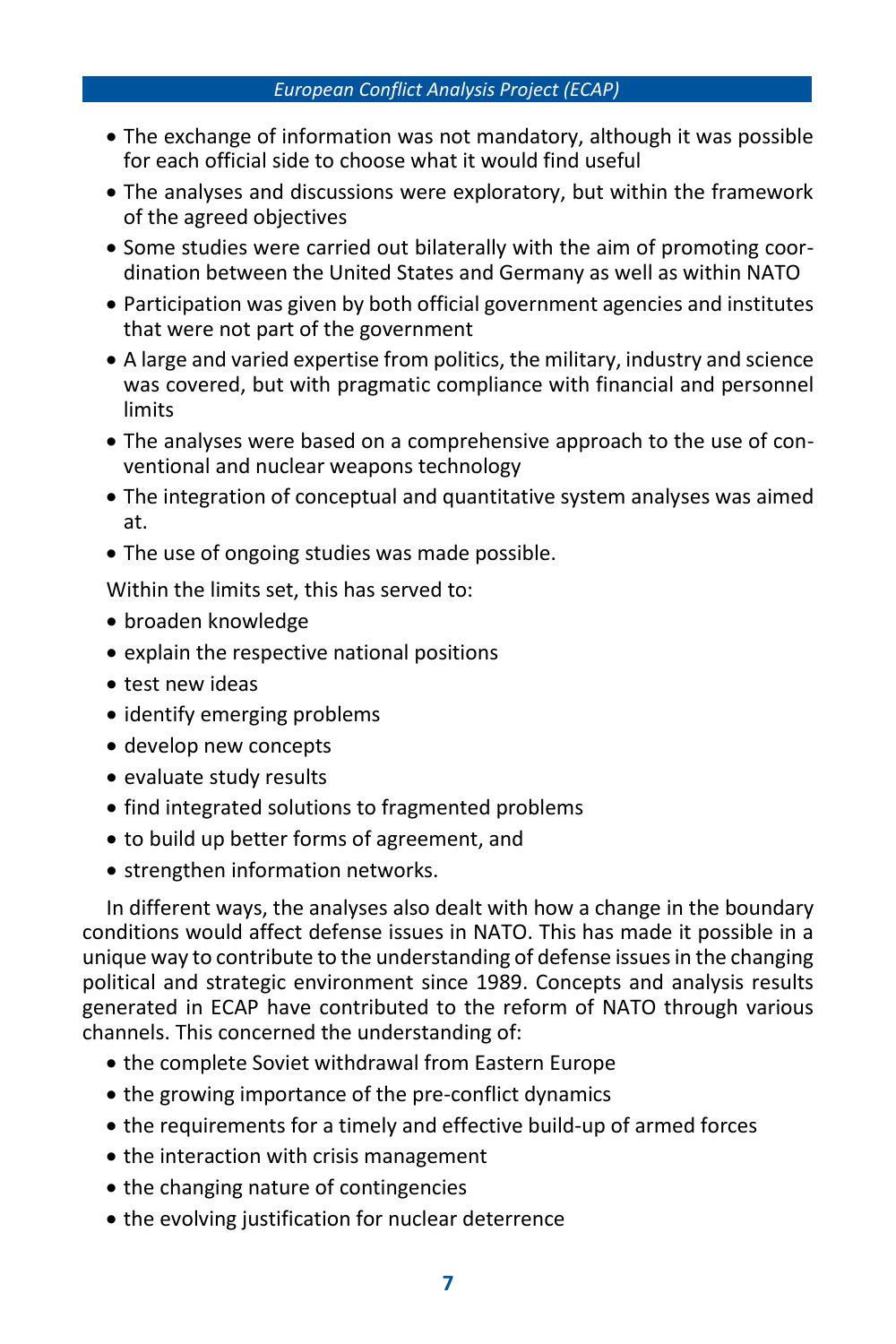• the development of potentially complementary relationships between different collective safety organizations, etc.

However, in order to remain useful, the scope and structure of ECAP should have been adapted to the new circumstances and needs.

It was intended that ECAP's collaborative modeling would provide much insight into the properties and use of nuclear weapon systems. However, since the attack scenarios on which the simulation analysis was based were no longer relevant, the detailed work was discontinued at the beginning of 1990. However, all parties have learned a lot about the interface between nuclear and conventional conflict in such simulations.

### **Cooperative Simulations**

The studies to be carried out served to provide general, bilateral assistance for security policy decision-making. The analyses focused primarily on the interactions between conventional and non-conventional weapons for deterrence and defense in Central Europe. This included the evaluation of foreseeable developments regarding the function and effect of future weapon technologies.<sup>10</sup> The effect is to be understood comprehensively, i.e., deterrent, military, synergetic, collateral effect and strategic risks. The studies focused on the AFCENT area, which had the highest global density of WP/NATO military potential, and which was most likely for the deployment or application of future weapon technology. The starting point was the high perceived threat from the WP armed forces, both conventional and non-conventional. The operational and strategic goals of the WP were assumed as very threatening and persistent as a basis for the analyses.<sup>11</sup> In this situation, the desire and hope for a way out of the dilemma of contradicting security needs became clear: An attempt was made to cover the need for security against the very strong conventional military threat posed by the Warsaw Pact countries through a nuclear escalation risk that the WP considered incalculable, but thereby increased the security deficit in view of a possibly self-inflicted nuclear exchange. The search for ways out, namely to achieve one without risking the other, was the subject of much discussion.

The possible self-deterrence of the use of nuclear weapons makes the deterrence of the opponent from starting a conventional conflict questionable. With a conventional superiority of the WP  $^{12}$  and the achieved nuclear parity, the considerations on conventional reinforcements had acquired a new meaning. It

 $10$  An important starting point for the discussions was the doctrine of Follow-on Forces Attack (FOFA), Deep Strike, or interdiction of the forces of the second echelons of the Warsaw Pact (interdiction). See: Albert Wohlstetter, 1984; Philip Karber, 1984; Klaus Niemeyer, 1983.

<sup>&</sup>lt;sup>11</sup> The evaluation of military planning documents of the German People's Army in the context of German reunification showed that the assumptions were very justified. See: H. Nielsen, June 1994.

 $12$  For a discussion of the conventional balance of power see Philip Karber, 1984.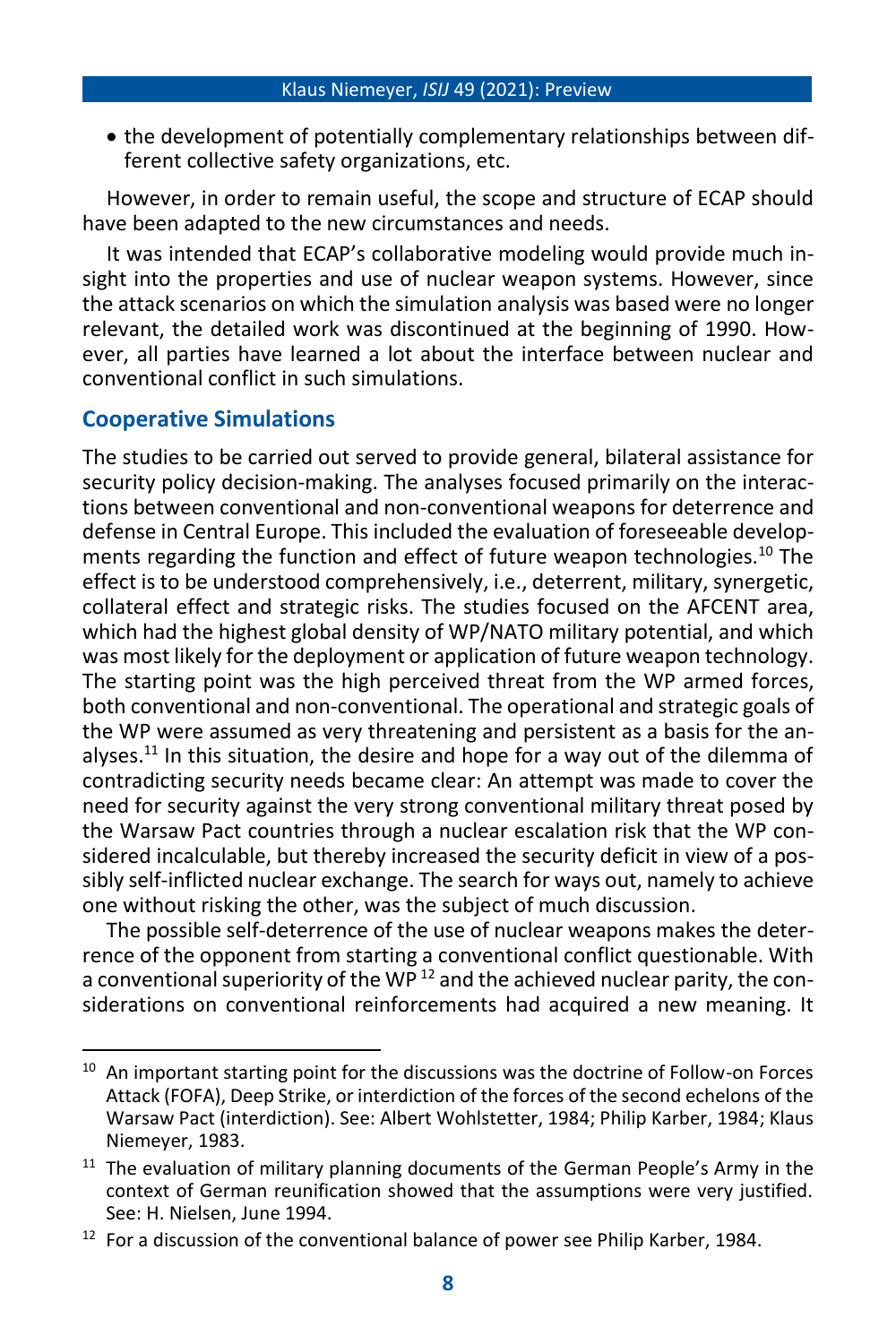seemed necessary to be able to prevent an attacker from achieving his strategic goals, even conventionally. From a strategic point of view, a conventional stalemate was basically a losing battle for the WP. In this sense, conventional improvements were conceivable in various ways, for example:

- fight in the depths
- reinforcement of the fight at the FLOT (Forward Line of Own Troops)
- area defense
- reinforcement of the reaction options on focal points.

The "Fight in the depths" was only one possibility, and it could not be ruled out that other concepts might ultimately be more effective. The replacement of nuclear weapons with conventional weapons, which were both aimed at the same target and were intended to achieve a corresponding militarily-relevant effect, and a calculation of the effect was therefore an objective of the detailed simulations.

### **Methodological Basis**

The simulation method with the "AGATHA" model is described here as an essential basis.<sup>13</sup> This model was developed in the area of the Simulation and Wargame Center of the IABG for investigations on behalf of the Federal Ministry of Defense of Germany and used for analyses and studies of the defense capability in the AFCENT area.

The methods of system analysis have proven useful with the development of the possibilities of computer science and data processing for the support of decision making and planning and can also be used for analyses in the area of security policy problems. The simulation techniques and planning games are particularly suitable for this. It could be shown that the previous, largely qualitative studies, could be expanded to include essential quantitative aspects. The core of the system-analytical approach consists in the development and application of models that can be explicitly formulated and operated on computer systems. These models allow reproducible results at any time in so-called calculation experiments under a variety of changing assumptions and boundary conditions, and are therefore always accessible for discussion and change. They are made up of mathematical and logical relationships based on technical, physical or social knowledge and theories. A model can be seen as a virtual reality and is a representation of an existing, perceivable system or as a preliminary formation of a system that is to be planned and foreseeable in the future. The model allows the simulation of the system under consideration and the analysis of parameters, assumptions and arguments; it enables knowledge about sensitivity, trends and interrelationships of variables that are considered important. A

 $13$  AGATHA was developed and operated under the responsibility of the author. See: Niemeyer, "Preparing Defense Decisions by Battle Simulation and War Gaming," 1989.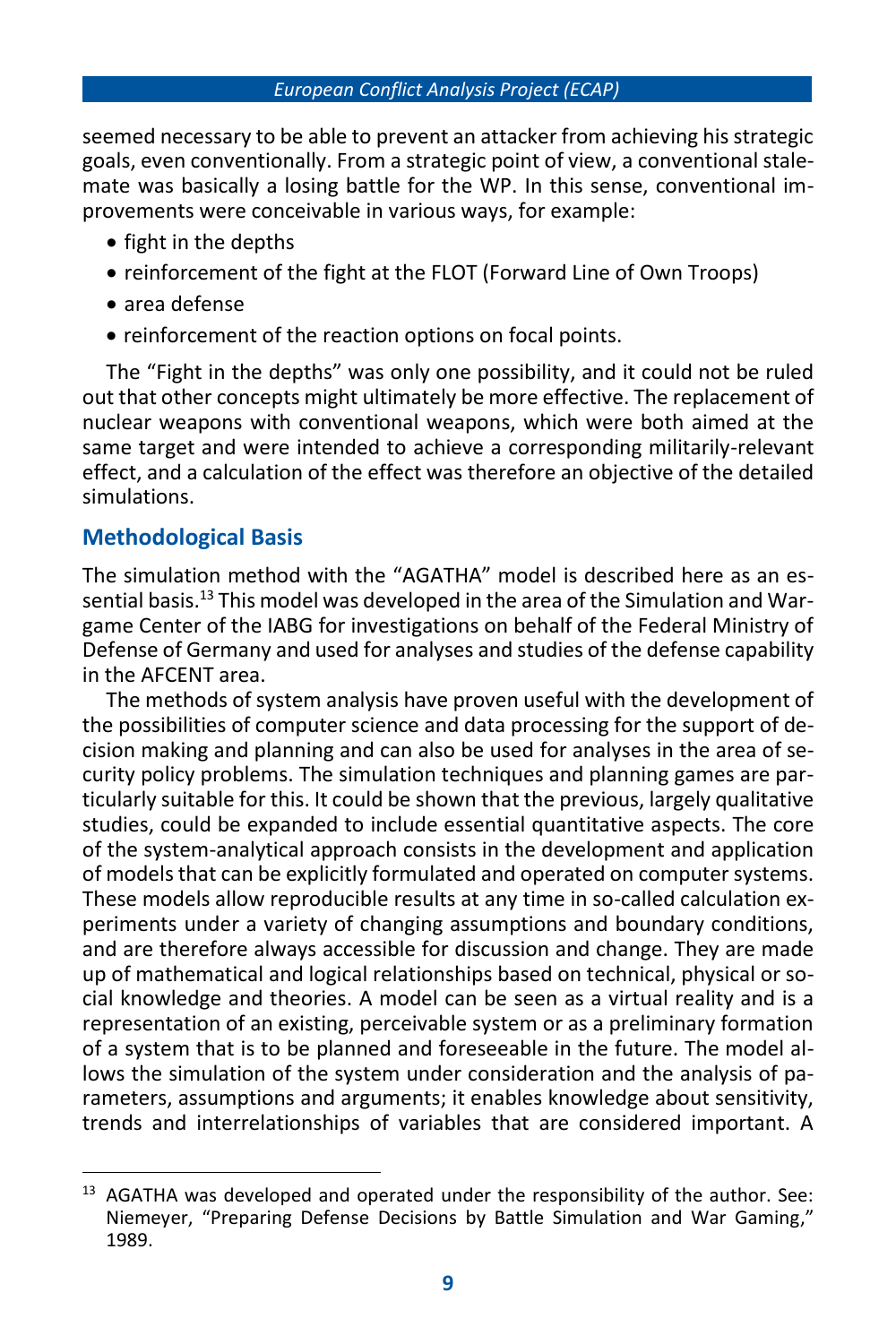model can thus allow new insights to be gained, but it must always be noted that it can never be better than the sum of all skills, experience and knowledge of the developers and users. Since empirical comparisons on real systems are also excluded in principle for models of the future, every opportunity should be used to check such models. An important possibility is the controlled but redundant development of models and data. Redundancy means the independent processing of the same model in different teams in different institutes, whereby competition from an economic point of view is excluded from the outset, but scientific competition is fully maintained. By control we mean that regular comparisons of the models are organized. Although redundancy leads to duplication of work and thus initially appears to be twice as expensive, on the other hand the probability of using a false or incorrect model is significantly reduced if both models, developed independently of one another, lead to the same or similar results under the same conditions. If the comparisons of results show differences, the cause can be investigated intensively and with a good chance of success. This leads to the elimination of the errors. In the end, redundant work on the models is cheaper and safer, especially given the importance of the issues considered here. In fact, this is the general philosophy of work in the sciences of nature.

The bilateral processing of the models in the USA and in the Federal Republic of Germany allowed the redundant approach, since a large number of suitable models were developed on behalf of the defense administration of both partners. In addition, it could be assumed that there was no economic competition, but that scientific competition was fully effective. The control was ensured by the joint organization of studies in the working groups (Fig. 1).



**Figure 1: Dataflow Cooperative Simulation.**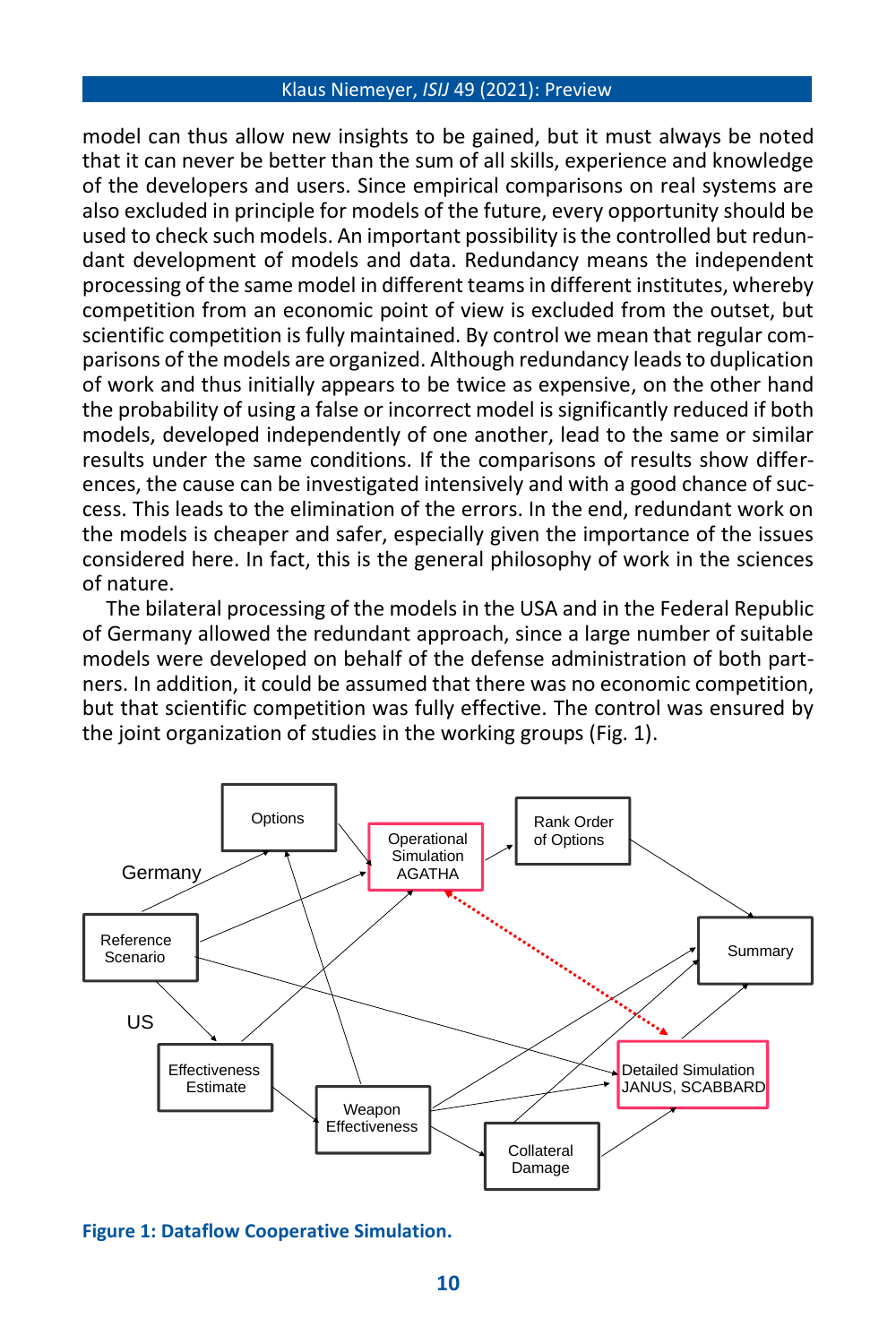In addition, an exchange of data and models could be agreed in those areas in which the partner had gaps in data and models. The choice of models could bring a broad understanding of the most important elements, due to the use of complementary models in terms of resolution, database, methodology and measures of effectiveness, and could provide an overlapping and self-reinforcing framework that provided significantly greater insights than the exclusive use of a single model.

### **Objectives and essential elements**

An initial objective for a system-analytical study within the framework of ECAP was defined in such a way that it led to initial results within a period of approximately 1-2 years based on the existing organizational, personal and financial circumstances. Furthermore, models that already existed or were already planned to be completed during this period were assumed (Fig. 1). The objective of the study was essentially determined by the agreed range of requirements and assumptions (scenario) and the number of questions to be answered.

The studies were generally characterized by a number of limitations resulting from the time and personnel available as well as from existing models and data. For this reason, from the possible and theoretically investigatable sub-questions and sub-problems, the most important ones in the assumed scenario were dealt with priority.

The scenario is the set of the most important assumptions and boundary conditions on which all model calculations are based: $14$ 

- The time horizon was 1992-1994. The time horizon should not go any further into the future, as both the assumptions about the threat and the technical development were too difficult to define. A shorter horizon would have made the results appear less relevant to planning.
- The geographical area was defined by Central Europe, i.e., the military area of responsibility of NATO, i.e., AFCENT/COMLANDJUT. The simulations were limited in the north by the coastline, in the south by the northern edge of the Alps, in the east and west by the respective ranges of possible weapon effects (depending on the type of weapon system). It was also possible to work with greater detail in some sectors, e.g., Elbe crossings, Fulda region, etc..
- The threat posed by the WP was also assumed for 1992-94 and updated accordingly. It was assumed that a WP/NATO political situation would develop which would lead to the WP's decision to attack NATO in an initially conventional manner in Central Europe with a focus on reaching the Rhine with the 1st Strategic Echelon. A tension period of several weeks would be clearly noticeable.
- The system-analytical work began with the start of the deployment of the WP armed forces. This led to the development of the military scenario. The

<sup>&</sup>lt;sup>14</sup> This scenario was developed in 1986-1987 and intensively simulated in the study.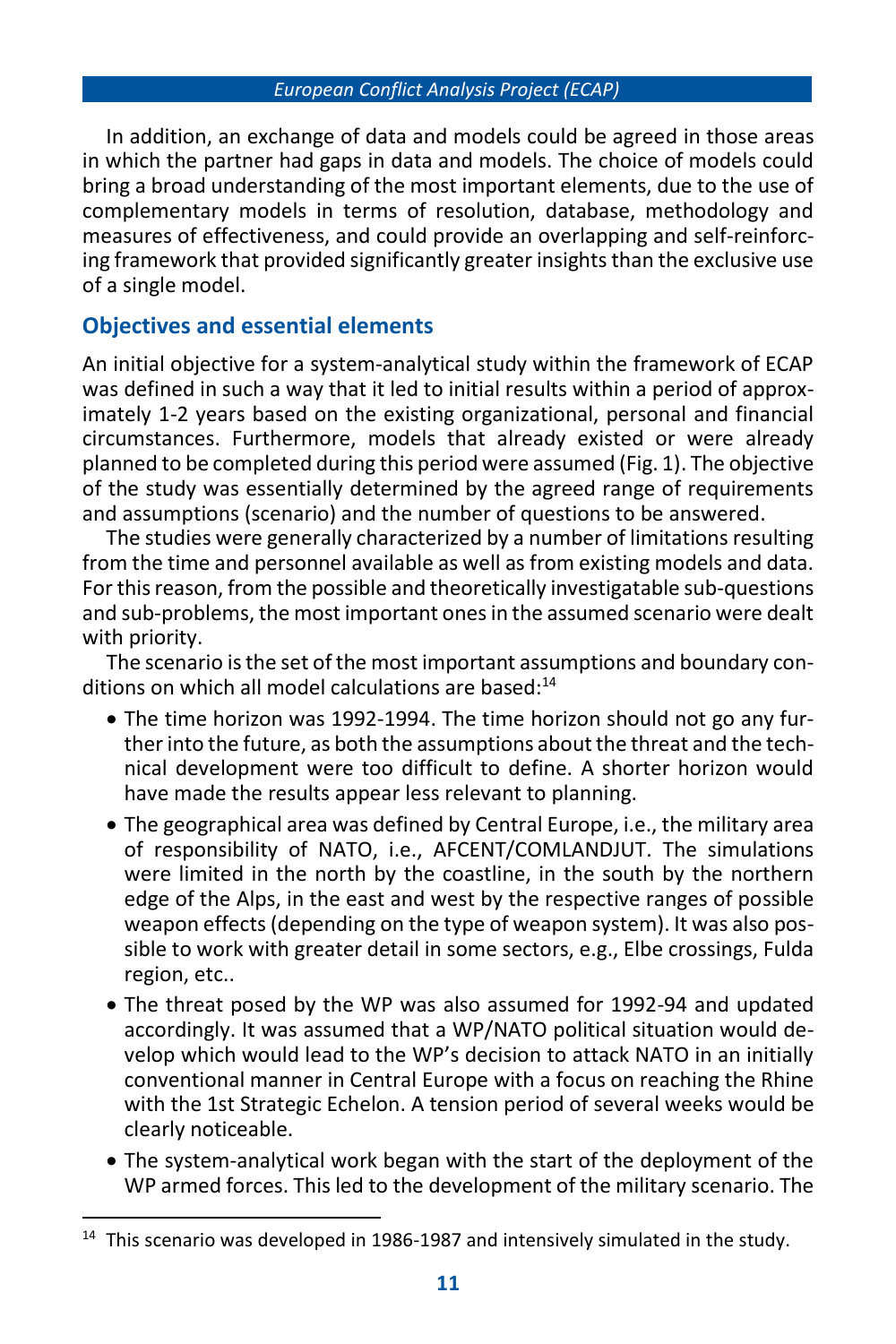simulation calculations began in the context of the present study with the beginning of the first combat operations by the WP armed forces (D-day). The simulation was ended at a predetermined point in time, i.e. when a termination criterion occurred. The maximum time window, calculated from the start of the conflict (D day), was assumed to be 30 days (D + 30).

- The armed forces considered in the scenario or in the simulation included air and land forces of NATO and the WP. Naval forces were initially only considered insofar as they would have a direct effect on the fighting on land.
- The NATO armed forces were deployed in accordance with the current peace deployment and a possible general defense plan (GDP) for the target year. The forces were armed with conventional weapons and valid structures. Future weapons that were planned to be available by the target year were used as the basis for the simulations.
- The situation on the flanks of the conflict area under consideration was assumed but not simulated. The forces of the neutral states in the considered conflict area were taken into account.
- Movement and supplies to the armed forces have not been restricted due to civil traffic, subversive actions, and the like. The logistics were not explicitly represented in the simulation.
- For the simulation it was assumed that a very frequent meteorological situation was present. This was expressed in the weather with average temperatures, good visibility and the same day and night time durations (e.g. late summer).
- For the deployment of the armed forces, the following benchmarks of the scenario (short warning time) were assumed:
	- "simple alert" at D-48 hours (i.e. military warning time)  $15$
	- "reinforced alert" at D-30 hours
	- "border crossing authority" for the air forces at D-0 hours.
- In the simulation, the communication between the command facilities was not explicitly shown.
- The NATO reinforcement forces from the USA and UK were introduced as quickly as possible. They were explicitly shown in the simulation if they appeared noticeably in the conflict area. The same applied to the reserves of the WP (2nd strategic echelon).

This basic scenario has been extensively tested and played. This resulted in a number of partial scenarios that built on one another over time and were therefore consistent in themselves.

<sup>&</sup>lt;sup>15</sup> D means the time when military combat operations begin by the WP.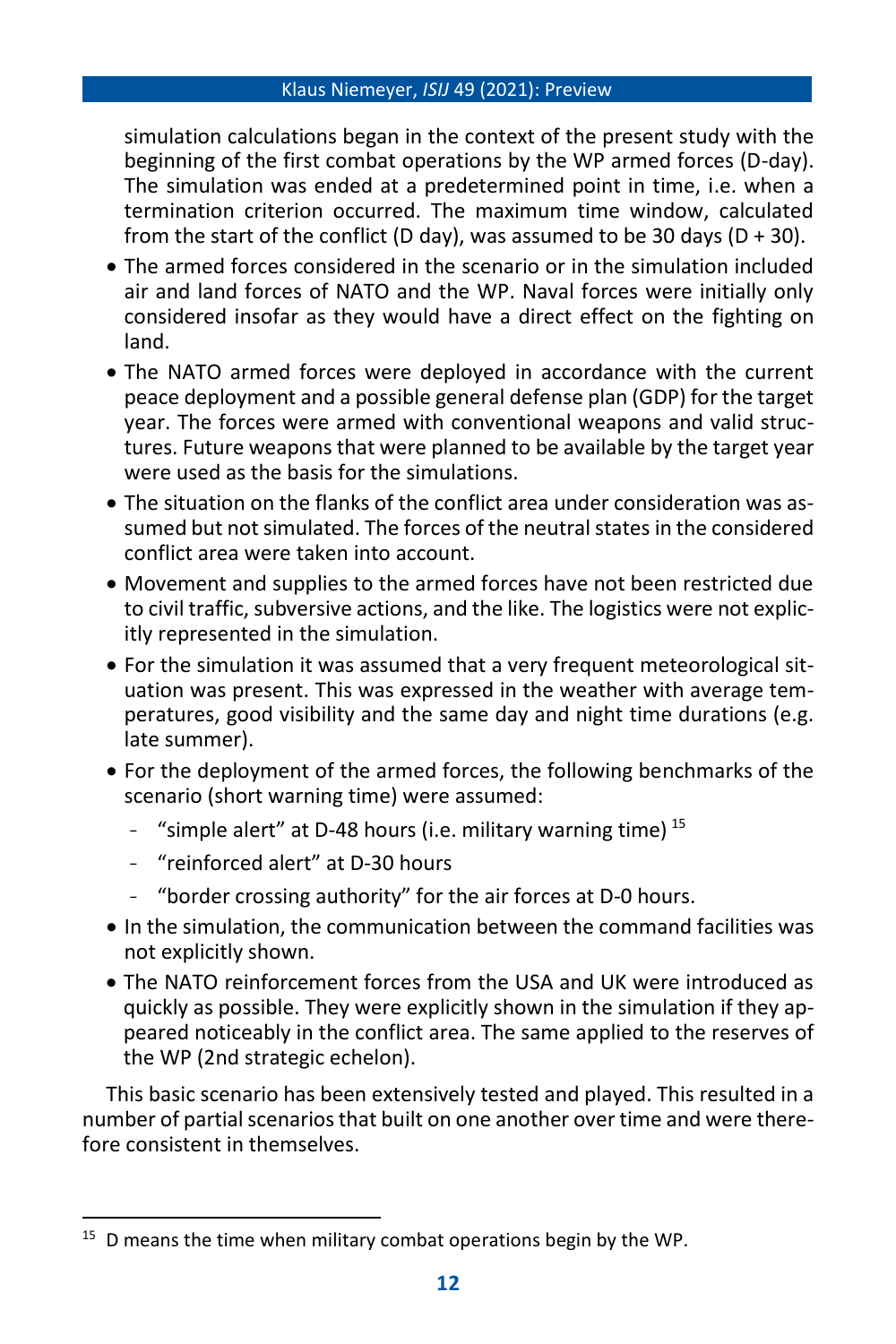Assuming that the models of the AGATHA model family used in the simulation already allowed a closed simulation of up to six hours of conflict, then analyses could be carried out for 10 partial scenarios (with 60 hours of total conflict). Since these sub-scenarios were still subdivided into NORTH and SOUTH (II./IV. ATAF or NORTHAG/CENTAG), up to 20 scenarios emerged that could be used as a basis for further investigations. In a first step, these scenarios were viewed, assessed and selected with regard to their relevance for the ECAP questions so that they could be used as a basis for further analyzes.

The following important analysis elements could be defined, for example:

- Evaluation of events and decisions with regard to importance, inevitability, consequences, etc. For this, criteria were established and quantified.
- Use of possible, future conventional weapons. Did they have any measurable military effects? Which risks had to be taken into account? Which synergetic effects were observed?
- In connection with the NATO concept of "Combat in depth," a priority list of the target-types of the WP had to be drawn up, taking into account different time windows. The military effect of the target-destruction with regard to the effect in the immediate combat zone was to be taken as a basis.

### **The AGATHA Model**

In the context of the studies, both in the USA and in the Federal Republic of Germany, models and data were used partly redundantly to one another, partly as a supplement. In the following, only the essential model parts in connection with the AGATHA model that were used are described. The type of model defined the quantitative values that could serve as a measure of the effectiveness of the various assumptions, variations and measures. Since the models were mutually checked, or should complement each other, a data flow had to be organized between the models and the institutes that operated the models. The data interfaces had to be defined and agreed. On the basis of the model calculations and the simulation experiments, it was then possible to assign the essential elements of the analysis to the parameters and the simulation experiments. A joint interpretation and documentation of the results was agreed.

The AGATHA (Aggregated Ground Air THeatre Level Assessment) model made it possible to map air and land warfare within the AFCENT/AAFCE framework. AGATHA made the following tasks possible:

- simulation of the interactions of combat between air and land forces in an appropriate resolution
- adoption of the given operational plans for six hours and determination of the resulting course of the conflict for six hours
- provision of all data and information in order to be able to assess the new situation
- preparation of the results for evaluation and presentation.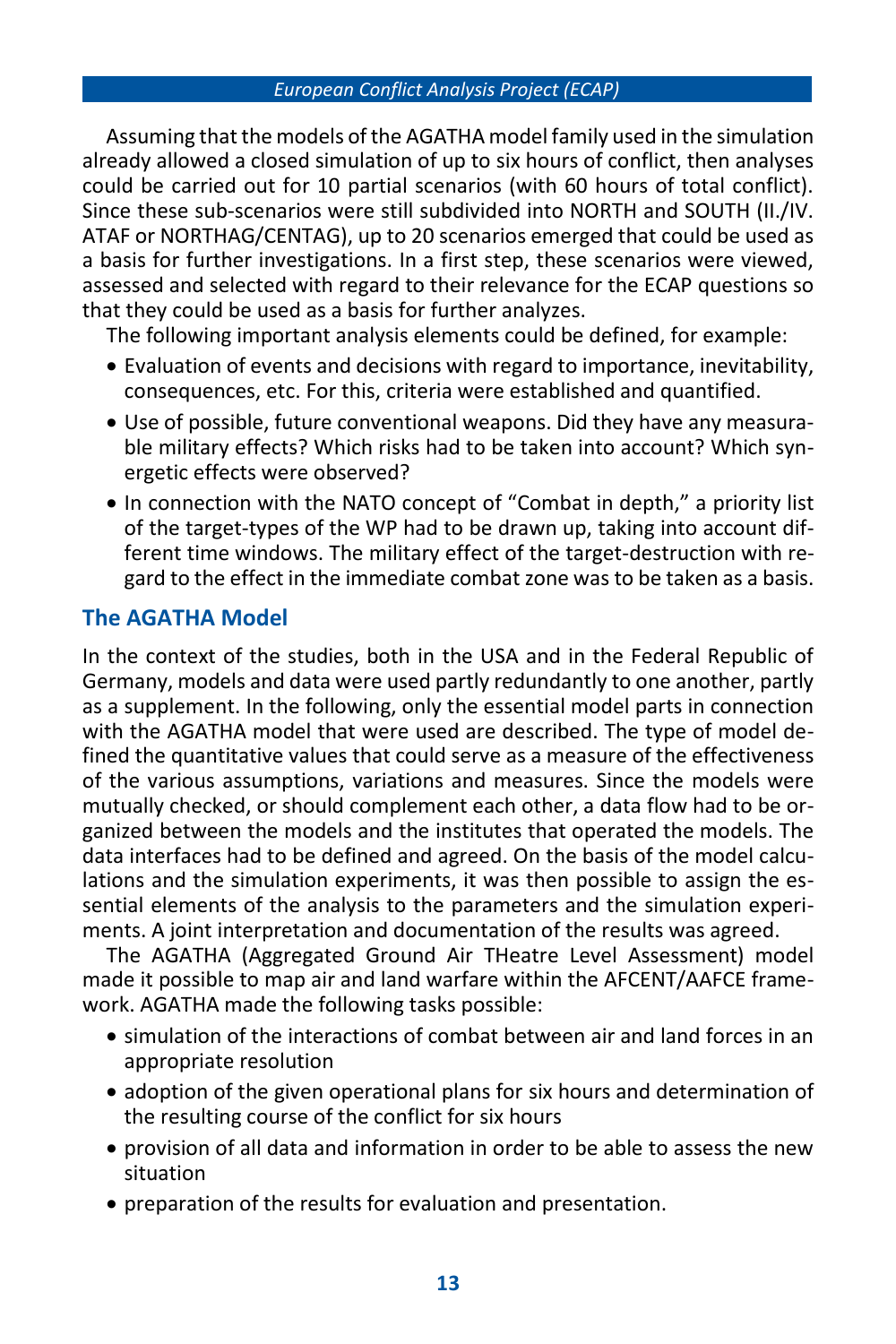Some of the measurement parameters are listed below. In the course of the analyses and evaluations, they could be supplemented or combined with one another:

- strength of the land forces over time (number of essential weapon systems, division equivalents)
- strength of the land forces over the depth of the battlefield at certain critical points
- strength of the land forces over the width of the battlefield at certain critical times
- ratio of forces NATO/WP over the time, depth and width of the battlefield
- active proportion of forces over the time, depth and width of the battlefield
- ratio of forces NATO/WP of the combat active parts over time, depth and width of the battlefield
- force densities over time, depth and width of the battlefield (division equivalent / km<sup>2</sup>)
- lost or gained area over time and the width of the battlefield ( $km^2$ )
- course of the FLOT (Forward Line of Own Troops) at certain critical points in time
- time duration between certain critical events
- strength of air forces over time (potential) number of essential weapons of certain categories, air attack equivalents
- strength of air forces over time, width and depth (numbers, air defense equivalents systems)
- availability of air attack forces over time (due to technical reasons)
- generated air attacks over time (tactical reasons)
- generated effect of air attack operations over time, depth and width of the battlefield
- generated effect of the air attack operations over the time and width of the battlefield (integration over the depth, i.e., effect on the FLOT).
- generated effect of the air defense forces over the time, depth and width of the battlefield.

The data flow was characterized by the alternating use of the models in the course of the analyses. In some cases, for pragmatic reasons, the models were used in parallel, and in some cases in sequence (Fig. 1). The following data interfaces resulted:

• sub-scenarios for SCABBARD  $16$  from the overall scenario; the Fulda area and the Elbe area were used for this

<sup>&</sup>lt;sup>16</sup> The SCABBARD and JANUS models were developed and implemented by the US institutes.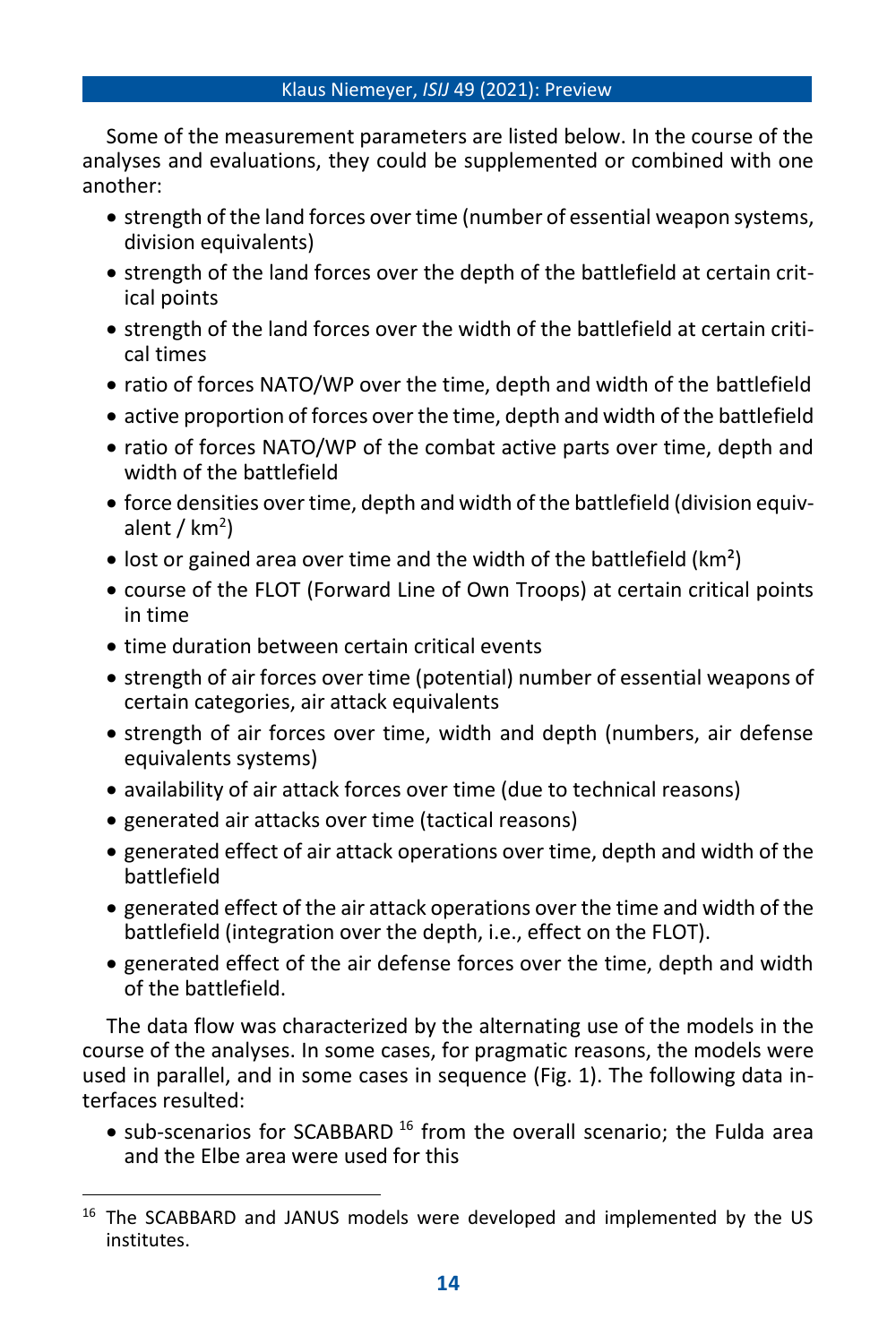- various sub-scenarios for JANUS from the overall scenario
- the results of the SCABBARD calculations had to be aggregated in such a way that they could be used as input data for AGATHA
- results of the AGATHA simulations were specifically evaluated for the models SCABBARD and JANUS.

The variation of a number of assumptions were to be further specified in the course of the analyses. The following variations were planned (only in the context of the relevant sub-scenarios):

- change of the decision points in the sub-scenarios
- availability of new (conventional) weapons, e.g., for combat in depth
- change of basic operational assumptions, e.g., amount and location of the focal areas of the land forces, or focus of the air force on certain types of operations, etc.

These variations were no longer implemented, however, as the security policy situation had changed fundamentally in the meantime and the assumptions made for the basic scenario were no longer valid.

### **Some Results of the Simulation Experiments**

The main conclusion of the evaluation was that in all variants of the base scenario examined, the number and mix of weapons deployed had significant beneficial military effects. In particular, the breakthrough that occurred in the base case simulation was prevented by defeating the forces of the first echelon and re-establishing the initial FLOT before contact was made by the second echelon. The air performance of four ATAFs was retained on all excursions examined. Much of this success was due to the timing of the operations, carried out at a time when NATO still had sufficient combat capabilities to allow a coherent defense.

Target priorities in the investigated cases were air force bases, second echelon forces and first echelon forces. These priorities are necessarily scenario dependent.

Additional findings that emerged from the analysis were:

- Synergy effects were decisive for the success of the simulated options. The success of counter-attacks by NATO land forces depended on operations against air bases and armed forces of the second echelon. Lockdown operations reached the required level of casualties and delays in the WP armed forces.
- There were opportunities for accurate targeting to reduce and largely avoid collateral damage.

The focus of the discussion was on two facets of the collaborative study:

• the variety of inputs and resources used in the study efforts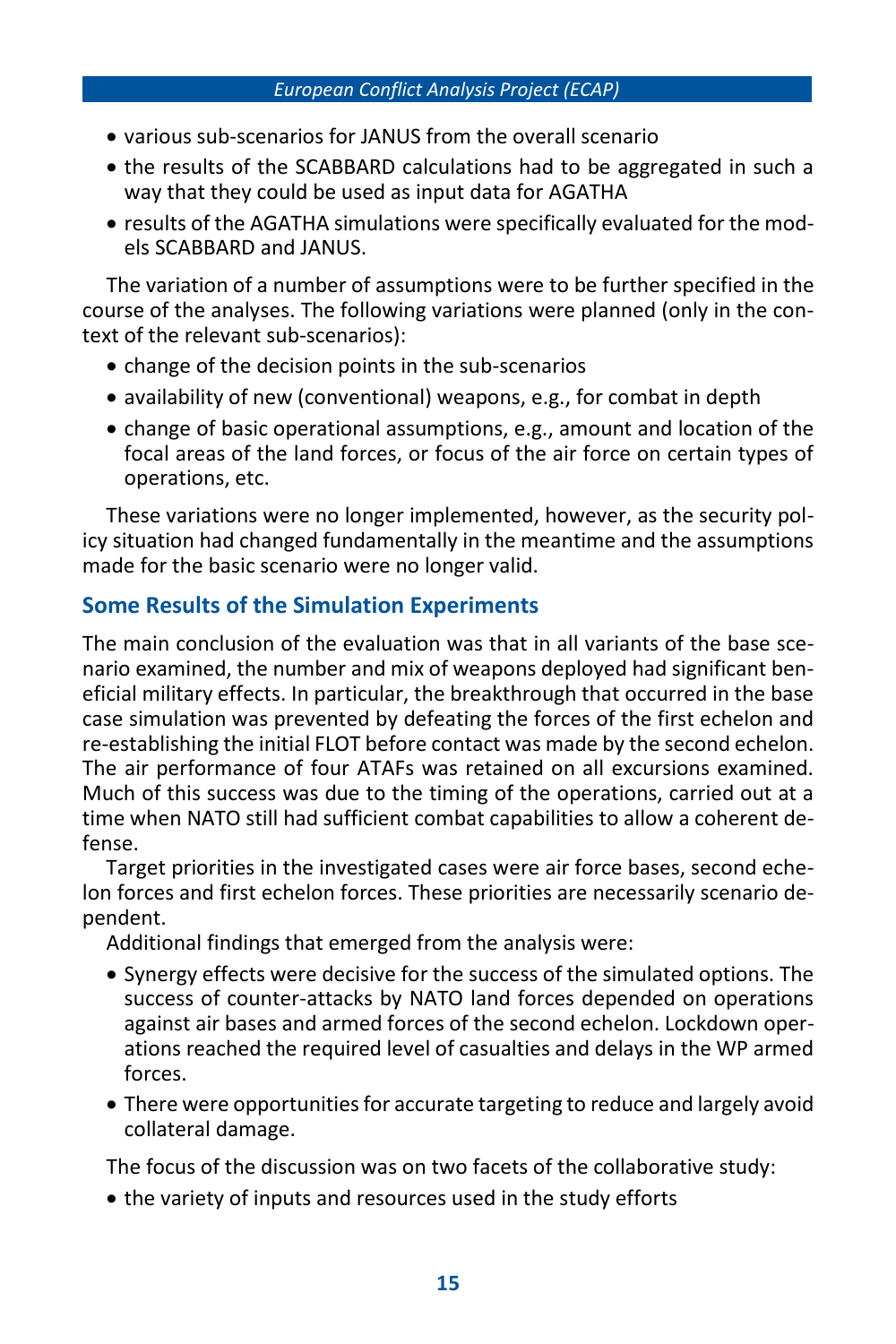• the use of effectiveness metrics that measure the military effectiveness of options (i.e., their impact on the conduct of simulated operations) as opposed to the more common counts of the number of targets destroyed.

In order to discuss the relevance of study results for a future planning environment, several suggestions were developed:

- With a lower density of forces, target acquisition, command and control capabilities can be of significantly greater importance.
- If Soviet forces have to travel considerable distances before coming into contact, new logistical systems (with new types of interlocking facilities) are required.
- With a lower density of forces, the mobility of the defense forces becomes considerably more important, since the defense forces have to be quickly brought into counter-concentration.

Ultimately, the study team concluded that a foundation was created for future collaborative modeling efforts. The first cooperative ECAP study led to a common understanding of the modeling strengths and limitations of each participating national organization. The participants recommended encouraging and supporting further collaborative analysis.

# **Principle of the "Long Shadow"**

With the elimination of the direct conventional-military confrontation in Central Europe after 1989, a completely new situation arose for the analyses within the framework of ECAP. In the military-political considerations in particular, fundamentally new approaches had to be found, some of which were used in NATO for the definition of new objectives, planning and structural adjustments. An important contribution was the proposal, known as "Long Shadow," which is briefly presented here in its essential cornerstones.<sup>17</sup>

### *A Paradigm Shift*

In general, the defense planning was largely based on the view that the future would be very similar to the recent past (Fig. 2). This perspective of defense planning created a large amount of standing and possibly deployable forces with the ultimate goal of deterrence. Research and development of the weapon systems was at the beginning of this process and the results were ultimately the fully implemented systems at the other end. A common perception has been that the value of research and development only increases when fully implemented systems are available. The financial resources available for research and development were much less than the resources used for the acquisition, maintenance and operation of personnel and equipment.

The history of war has shown time and again that the results and successful concepts of the previous period have been adopted. However, when new tech-

<sup>&</sup>lt;sup>17</sup> Gold and Wagner, "Long Shadows and Virtual Swords," 1990.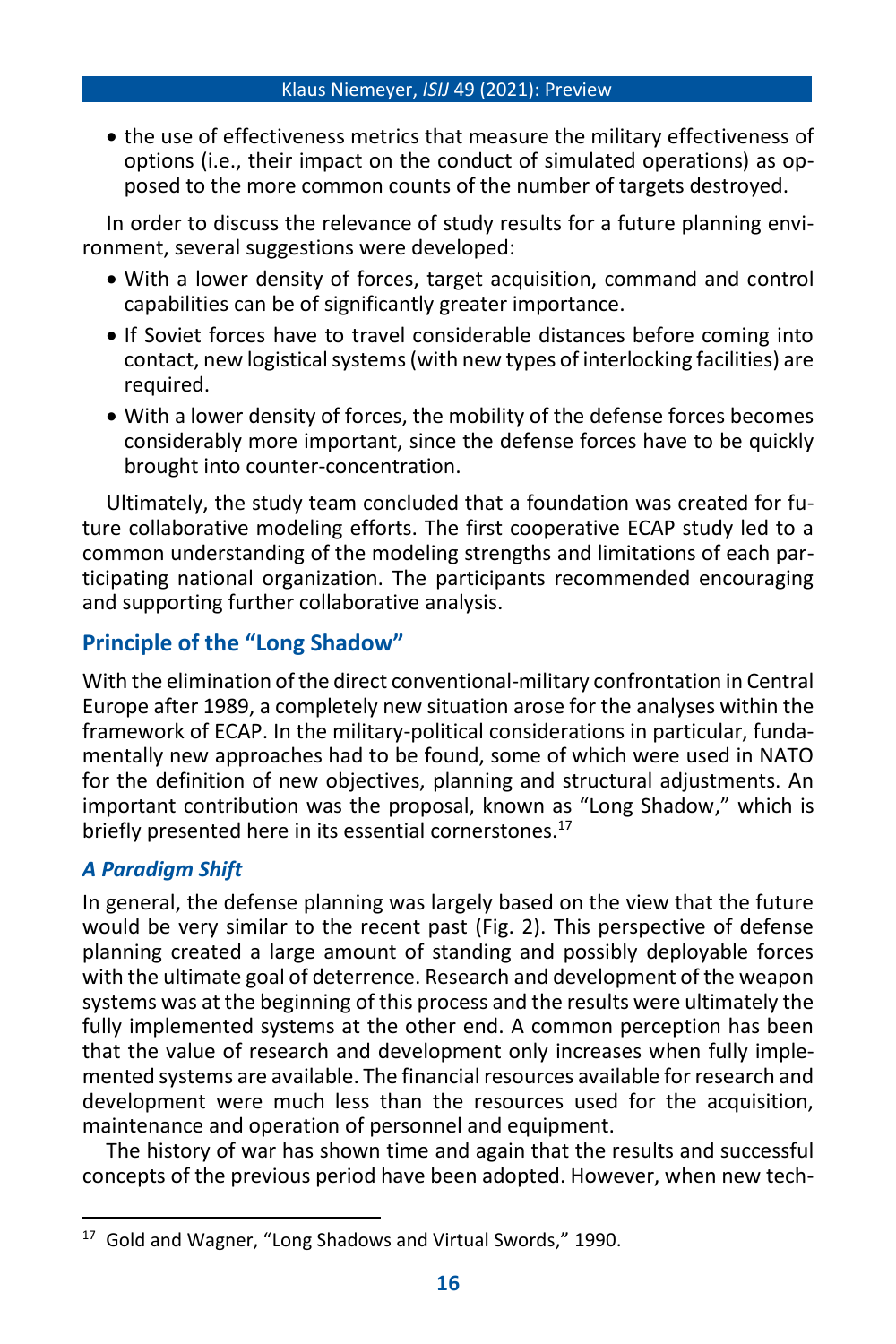nologies have been adopted by adversaries, these concepts have often proven to be disadvantageous.

During the Cold War decades, NATO defense planning was based, sometimes explicitly, on the view that the future would be very similar to the recent past. The constant was a Soviet Union that supported their position with large standing forces and used them often enough that a threat was always perceived.

Of course, the weapon systems procurement process must be efficient in order to provide the required systems on site. However, it is widely believed and used as the basis for decisions that the procurement process should lead linearly to the amount of systems deemed necessary for defense. This tendency seems to be as widespread among the public as it is among the responsible departments. A common perception has therefore been that the value of research and development only exists when fully implemented systems are available. Funds spent on systems that have not been provisioned are often viewed as wasted. Programs that do not go from production to deployment are considered errors. This perspective of procurement in the sense of a follow-up process has also distorted the view of the provision of funds itself.



**Figure 2: Paradigm Shift.**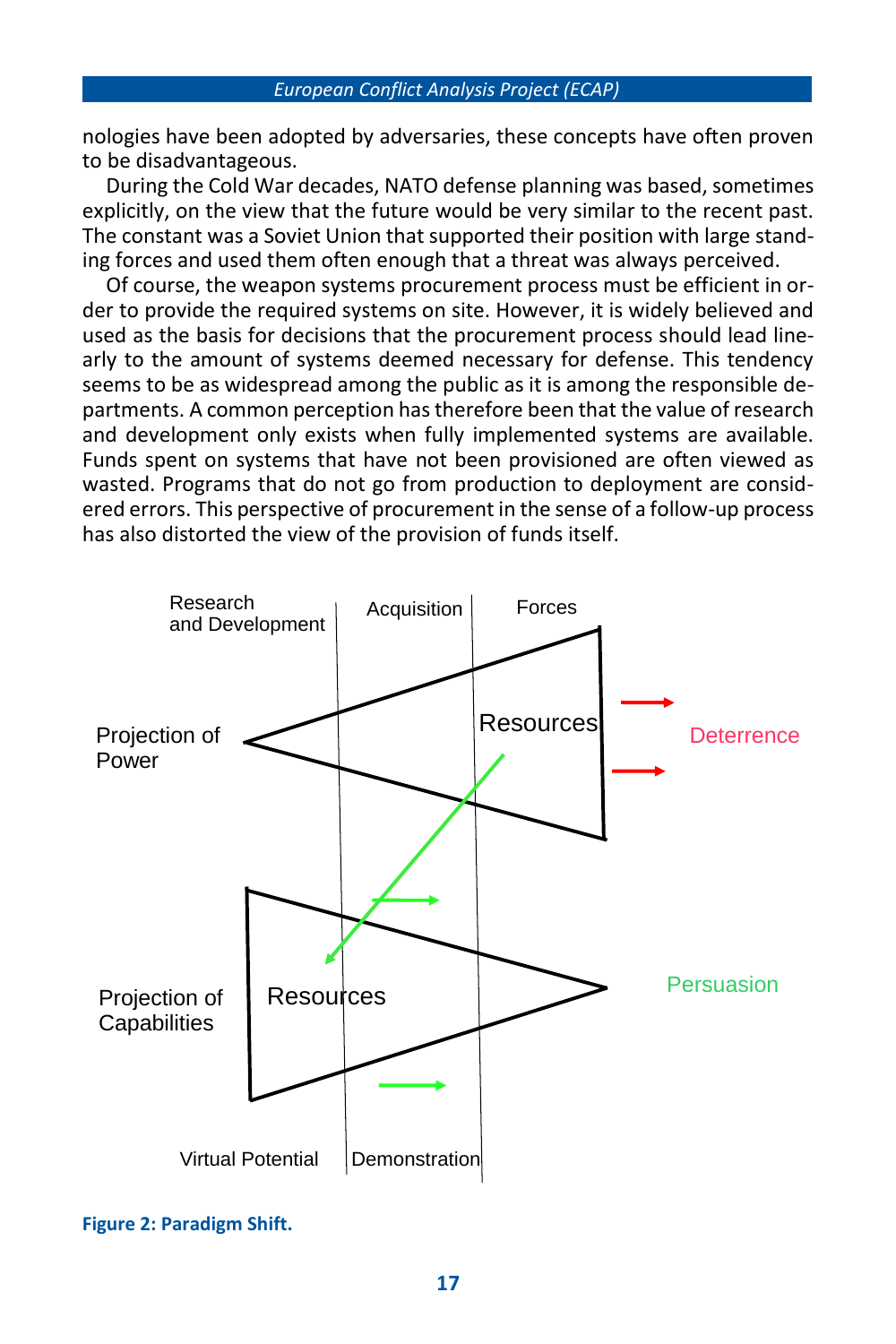The defense acquisition process, which is dominated by this classic approach, is not well suited to dealing with the larger uncertainties. Nor is it well suited to meeting the needs arising from the importance of arms control as an element of the security situation. Verification and protection measures play an essential role in managing the risks associated with arms control agreements. Both of these functions help prevent non-compliance. Protective measures also mitigate the effects of fraud and contract termination. Safeguards include maintaining the ability to design, test, manufacture, or deploy certain systems, both as a deterrent and as a safeguard.

On the other hand, research and development creates value in and of itself before any production or procurement. A developed and proven potential for the production of certain systems is an independent product and can offer options and safeguards against an unknown future and mitigate the consequences of surprises. In addition, there is a growing gap between what is technologically available and the technologies that are actually included or required in deployed armed forces.

There are also essential values and results of research and development as well as technology and the industrial base that go beyond the provision of the systems. In addition, there are diverse results and products that arise in the civil sector and that can be used directly without great effort.

Knowledge is an independent product that offers options and safeguards against an unknown future and mitigates the consequences of surprises. Knowing this, the potential of a future deployment can influence the behavior of possible opponents: creating incentives for arms control, advising against fraud and breach of treaty and convincing them now or at a later point in time that they would have nothing to gain by resuming or developing a military structure and threat. In fact, research and development casts a long shadow forward in terms of time, the influence of which is noticeable long in advance.

The increased emphasis on strategies dealing with greater uncertainty of the future, as well as the need to project military potential, lead to concepts that could be characterized as virtual deployment of forces. Virtual procurement can be perceived as a skill by potential opponents long before it is actually implemented. It can include all phases of development, demonstration, prototyping, and limited production. In the future, military armaments can be characterized more by the development and maintenance of such options, which are provided virtually, than by the use of real systems. Virtual deployment, closely related to the growing gap between civil and military technology, will add to an already existing trend, dependency, and need for artificial experience, modeling and simulation.

Growing environmental concerns, smaller budgets, and availability of funds have already sparked great interest in simulation techniques and capabilities. The interactions of new technologies that are embedded in future military structures and their countermeasures are thus better understood. Realized systems can often no longer be tested in a real environment. Simulation and training techniques, used not only for deployed systems, but also to assess the in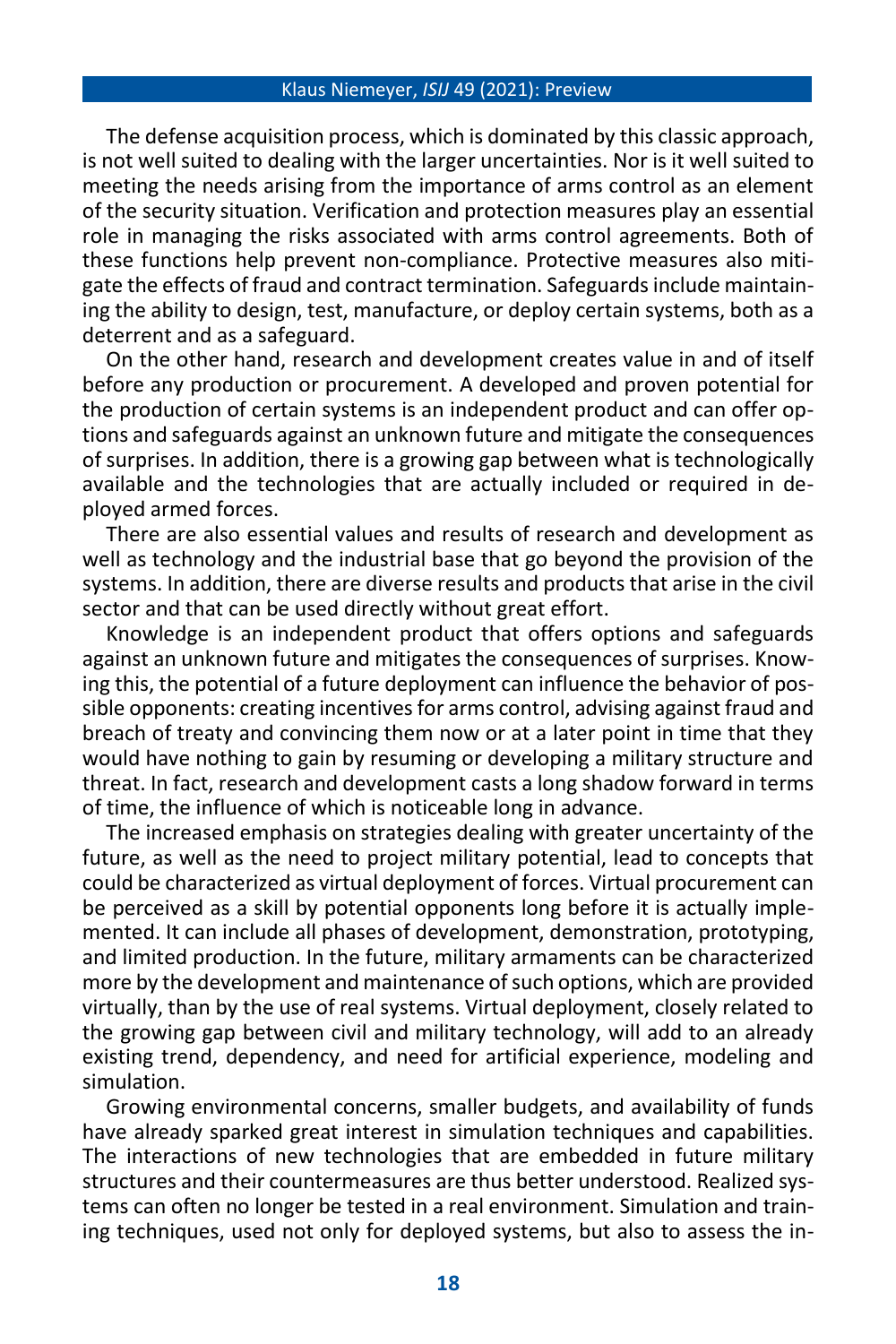teroperability of potential developments and virtual procurements, will increasingly be the tools of military planning and training.

A nation's military potential is its ability to develop actual military forces at a later date. Many ingredients can contribute to the military potential: trained and trainable personnel, natural and material resources, technology and production bases as well as a military infrastructure that can accommodate an expansion in a timely manner.

In the existing security environment—with fewer immediate major military threats, but relatively great uncertainty about the future—the dependence on standing forces can be reduced and the military potential can be given a correspondingly larger role. Such a strategy not only protects against uncertainty, but can also help to shape and stabilize the future by influencing possible opponents and advising against incalculable adventures.

### *A Possible Realization*

Two properties are necessary for the long shadow to work: Rationality and longtime horizons. The first is essential to an object of any deterrent strategy; the second shows that there should be no time problems to enable the realization of potential.

The military paradigm of the Cold War years, which was anchored in the high concentration of troops, could be described as the "attack paradigm." <sup>18</sup> It is characterized by large standing forces that can attack or defend in days or weeks. A "mobilization paradigm" is a concept of smaller standing forces, most of which are less operational, and which takes several months to prepare for very large offensive operations. A "rearmament paradigm" is a concept in which there are even fewer standing armed forces and which takes years to produce equipment and mobilize the armed forces necessary for larger offensive military operations. Together with the extended preparation times and smaller forces, there may be shifts in the direction of military forces with properties that are less suitable for large-scale offensive actions.

Such a long-term development of forces can be seen when political relations deteriorate. This seems desirable, although risks remain. Longer periods of preparation for conflict do not guarantee peace. Likewise, longer warning times do not guarantee that the warning notices are observed. Dealing with such uncertainties remains an inescapable responsibility of defense planning. In a rearmament paradigm, however, a highly developed economic base could greatly benefit nations if signs are responded to in a timely manner.

An armaments strategy with a small armed force would lead to a policy which, at a later date, could achieve a considerably higher level of military capability. A reconstitution policy embodying such a strategy would have several components: technological and production bases, natural, material and financial resources, trained and trainable personnel, and a military infrastructure

 $18$  Gold and Wagner, "Long Shadows and Virtual Swords," 1990; Wagner, Richard, "A Path to Enduring Improvements, 1990.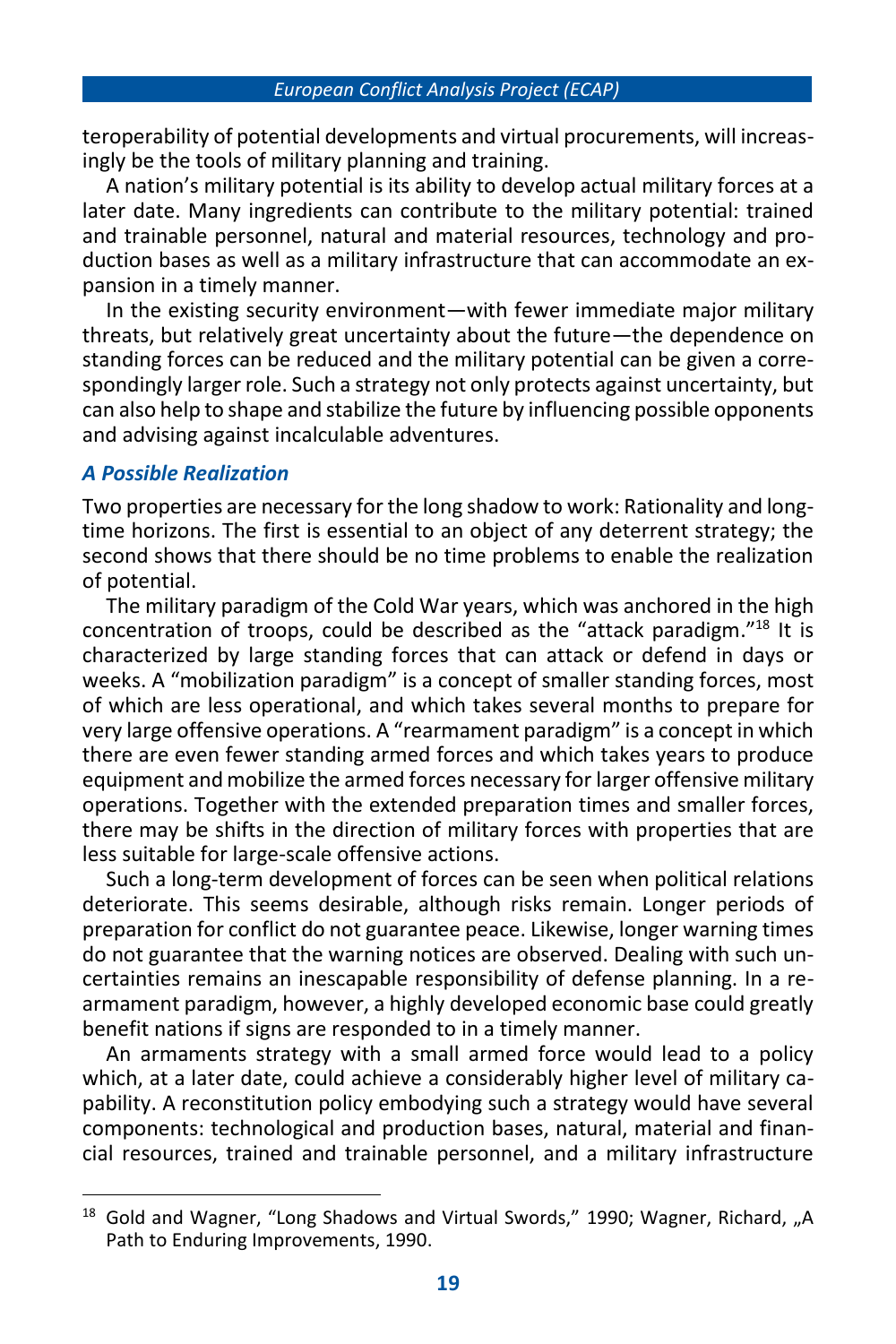that can accommodate expansion in good time. It would also require strong information gathering and clever information analysis capabilities. One criterion for the success of a reconstitution strategy would be its ability to prevent the mobilization or rearming of potential opponents through the prospect that a competitive reconstitution cannot fail.

Another element is a growing difference between what is technologically available and the technologies that are actually included in the force structure deployed. This divergence was smallest at the end of World War II, when virtually everything that could be done in military technology was done. The difference has increased steadily over the past few decades.

A "virtual armament" is therefore a function that is activated some time before an actual procurement—monthsto several years—and then archived in order to be retained in this (or a time-varying) state of future feasibility.

Virtual procurement could take several forms. In some cases, it may be appropriate to maintain a development and demonstration program over time and to introduce new technologies into an evolving architecture over time. Some systems could go through several generations in their development, with each generation moving from concept development to a phase without full production and real procurement. The production of prototypes would also play an important role in learning about manufacturing problems and / or providing some systems. The resulting practical experience would have an impact on later development as well as on changes in education, training, roles or tasks. In some cases, a data package with production specifications could be prepared but archived.

The virtual procurements would be used to define the scenario, where your own virtual procurements can block or channel a potential adversary's procurements. The ensembles of actual and virtual procurements would have a complex deterring interaction. A deterrent would not only be the deterrence of the armed conflict, but also the deterrence of mobilizations or certain operations.

Not only must new technologies and concepts continue to be developed, but also skills to convert concepts into specifications and specifications into real systems and to bring these systems into operation.

The ability to assess the military potential of global technology is also required. Assessing the technology will be particularly important and increasingly challenging as in-house research and development is only a small fraction of the global total. In particular, the reconnaissance must enable the mapping and analysis of the capabilities of other nations to project military potential, including their basic and applied research, as well as the early stages of system development. Some of the information needed is certainly available in the published literature, but further efforts are needed to examine the awareness gap, the interval between published research and the time when systems development projects reach observable test stages.

Of course, virtual procurements cannot be tested in a real conflict. Simulation and training techniques, which can be used not only for deployed systems, but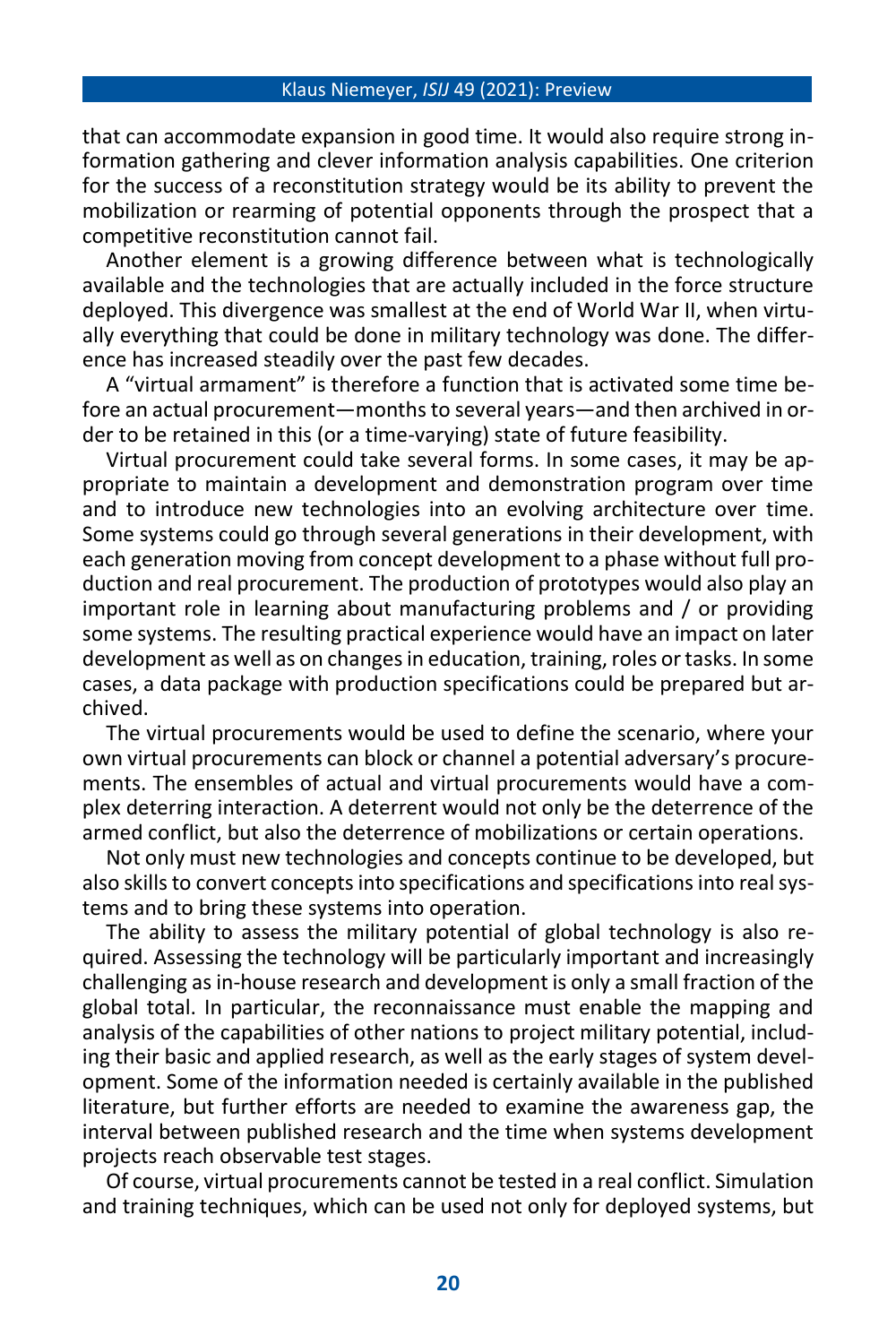also to evaluate the interaction of potential developments and virtual procurements, will increasingly play an important role in the military economy.<sup>19</sup>

Maintaining capacity in times of reduced forces will be more of a challenge. One key to achieving this is for the defense administration to make much greater use of commercial products and capabilities. This implies a significant change in procurement practices to bring them closer to those of the commercial sector. In some areas (e.g., communications and electronics, certain aircraft, software, logistics, etc.) the commercial sector is able to provide much of the skills required. For direct combat systems (warplanes, submarines, tanks) – there are no skills in the commercial sector. Even with this, however, commercial products and functions can be used more at the subsystem and component level.

### **Conclusion**

In this article it is shown that a project like ECAP can contribute in several respects to the solution of today's international problems in common interest and can be used meaningfully. International cooperation, incorporating modern information processing techniques through simulation, models and quantitative methods of operations research, in addition to qualitative assessment in diplomatic processes, can lead to new approaches to conflict resolution and pacification. In the ECAP project it was shown that an intensive discussion of all aspects in the form of joint "brainstorms," detached from national administrative restrictions, can open up new paths. In addition, the use of quantitative, rationally justified techniques leads to common knowledge and forms a good basis for trust and a starting point for legitimate agreements. The example of an armament concept, as described in the section under "long shadow," could lead to an overall more stable military security and avoidance of arms races, especially with the help of simulations in the sense of a virtual soft deterrent strategy.

## **References**

Campbell, Alan, "Analytic Implications of the NATO Defence Planning Process," NATO, SAS-081 Specialist Team Summary Report, 2010, [https://apps.dtic.mil/dtic/tr/](https://apps.dtic.mil/dtic/tr/fulltext/u2/a584284.pdf) [fulltext/u2/a584284.pdf.](https://apps.dtic.mil/dtic/tr/fulltext/u2/a584284.pdf)

 $19$  The use of simulation processes and models in joint analyzes with potential opponents can make a significant contribution to building trust and making the assessment of the situation more rational. Joint simulations were carried out with representatives of the military-political staff of the US / UK / GE and the USSR in Joint Simulation Conferences (JOSIM) in the period 1990-1992 and should have contributed to building confidence in the upheaval that took place at the same time. See: Klaus Niemeyer, "A Note on Joint NATO/WP Gaming: No Longer a Utopian Proposal?"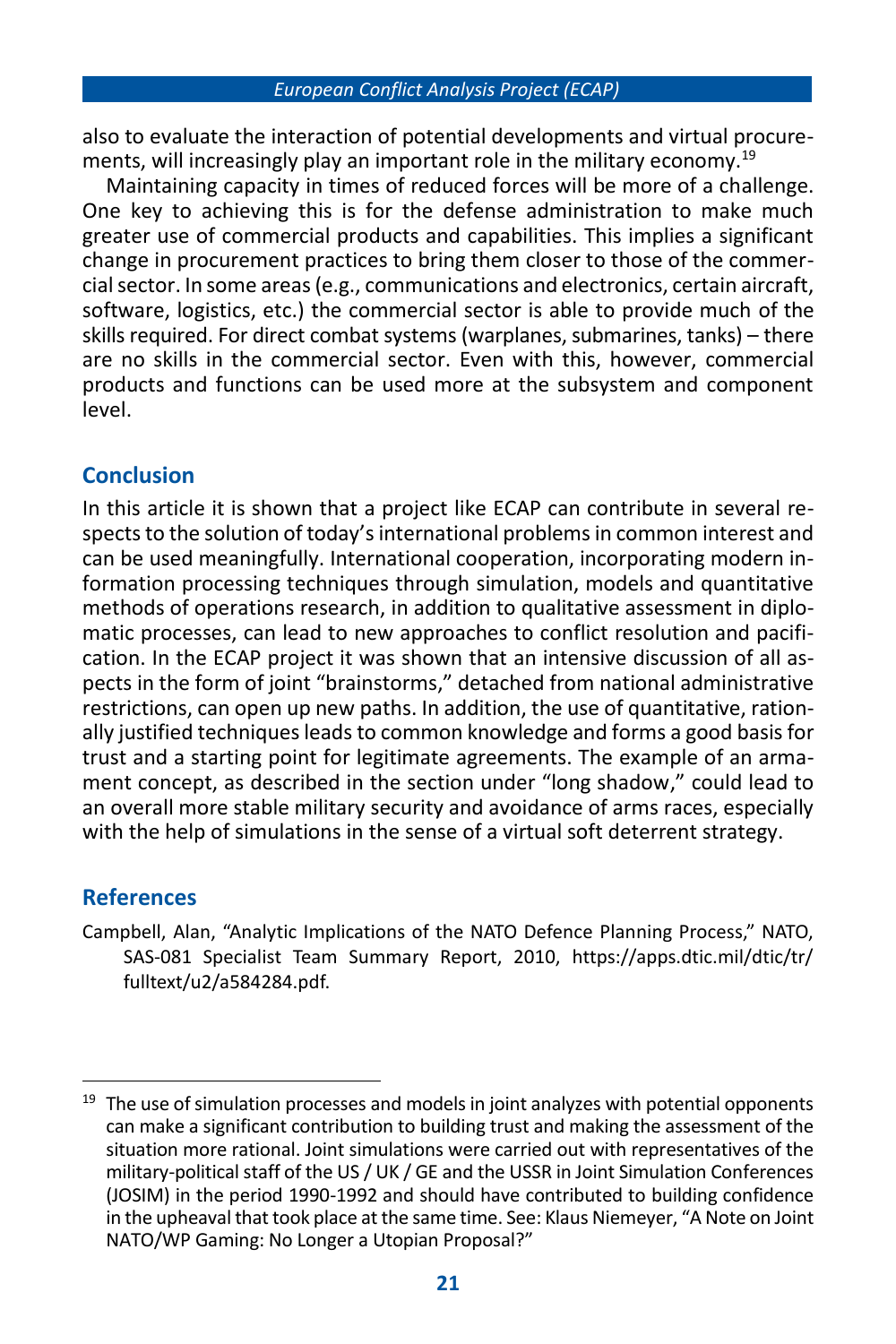- Deutscher Bundestag, Wissenschaftlicher Dienst, "Zum Verhältnis der Militärausgaben der NATO-Mitgliedstaaten," 2019, [https://www.bundestag.de/resource/blob/650](https://www.bundestag.de/resource/blob/650656/e58e5eede2de574ded6dbec0ee7031e4/WD-2-051-19-pdf-data.pdf) [656/e58e5eede2de574ded6dbec0ee7031e4/WD-2-051-19-pdf-data.pdf.](https://www.bundestag.de/resource/blob/650656/e58e5eede2de574ded6dbec0ee7031e4/WD-2-051-19-pdf-data.pdf)
- Driver, Darrell W., "Deterrence in Eastern Europe in Theory and Practice," *Connections: The Quarterly Journal* 18, no. 1-2 (2019): 11-24, [https://doi.org/10.11610/Connec](https://doi.org/10.11610/Connections.18.1-2.01) [tions.18.1-2.01.](https://doi.org/10.11610/Connections.18.1-2.01)
- European Parliament, Policy Department, *EU Defence: The White Book implementation process* (2018), [https://www.europarl.europa.eu/RegData/etudes/STUD/2018/](https://www.europarl.europa.eu/RegData/etudes/STUD/2018/603871/EXPO_STU(2018)603871_EN.pdf) [603871/EXPO\\_STU\(2018\)603871\\_EN.pdf.](https://www.europarl.europa.eu/RegData/etudes/STUD/2018/603871/EXPO_STU(2018)603871_EN.pdf)
- Gold, Ted, and Richard Wagner, "Long Shadows and Virtual Swords," in *Hearings before the Committee on Armed Services, United States Senate*, Department of Defense Authorization for Appropriations for Fiscal Year 1991 (US Senate, 1990), 1216-1229.
- Huber, Reiner K., "The Transatlantic Gap: Obstacles and Opportunities for Closing It," November 2002, [https://www.researchgate.net/publication/239606589\\_The\\_](https://www.researchgate.net/publication/239606589_The_%20Transatlantic_Gap_Obstacles_and_Opportunities_for_Closing_It_1) Transatlantic Gap Obstacles and Opportunities for Closing It 1.
- Kamp, Karl-Heinz, "Mythen der Zwei-Prozent-Debatte, Bundesakademie für Sicherheitspolitik," *Arbeitspapier Sicherheitspolitik* 9 (2019)[, https://www.baks.bund.de/sites/](https://www.baks.bund.de/sites/baks010/files/arbeitspapier_sicherheitspolitik_2019_9.pdf) [baks010/files/arbeitspapier\\_sicherheitspolitik\\_2019\\_9.pdf](https://www.baks.bund.de/sites/baks010/files/arbeitspapier_sicherheitspolitik_2019_9.pdf)
- Karber, Philip, *Plädoyer für die Vorneverteidigung*, Deutsches Strategieforum, Mai 1984.
- Mahoney, Robert, "Summary-14th ECAP Review," Kaman Corp., DASIAC, May 1990.
- NATO, "Dreissig Jahre politische Zusammenarbeit," NATO Brief Nr. 6, November 1986.
- Nerlich, Uwe, "Der sicherheitspolitische Analysebedarf des Bundesministeriums der Verteidigung in mittel-und längerfristiger Perspektive," *Stiftung Wissenschaft und Politik*, November 1990.
- Nerlich, Uwe, "Future US-German Cooperation," *Stiftung Wissenschaft und Politik*, June 1991.
- Nielsen, H., "Employment and Handling of Nuclear Weapons in the Warsaw Pact," Sandia National Lab., June 1994.
- Niemeyer, Klaus, "A Note on Joint NATO/WP Gaming: No Longer a Utopian Proposal?" in *Military Stability*, edited by R. Huber (Baden-Baden: Nomos Verlag, 1990), [https://www.researchgate.net/publication/284644336\\_A\\_NOTE\\_ON\\_JOINT\\_NAT](https://www.researchgate.net/publication/284644336_A_NOTE_ON_JOINT_NATOWP_GAMING_NO_LONGER_A_UTOPIAN_PROPOSAL) [OWP\\_GAMING\\_NO\\_LONGER\\_A\\_UTOPIAN\\_PROPOSAL.](https://www.researchgate.net/publication/284644336_A_NOTE_ON_JOINT_NATOWP_GAMING_NO_LONGER_A_UTOPIAN_PROPOSAL)
- Niemeyer, Klaus, "Critical Arguments on the Follow On Forces Attack (FOFA)," Project: OR Support to Force and Operations Planning, 1983, [https://doi.org/10.13140/](https://doi.org/10.13140/RG.2.2.18994.94408) [RG.2.2.18994.94408.](https://doi.org/10.13140/RG.2.2.18994.94408)
- Niemeyer, Klaus, "JOSIM- Joint Simulation US/UK/GE-USSR," 1993.
- Niemeyer, Klaus, "Preparing Defense Decisions by Battle Simulation and War Gaming," Niemeyer Operations Analysis, October 1989, [https://doi.org/10.13140/](https://doi.org/10.13140/%20RG.2.2.30797.97761) [RG.2.2.30797.97761.](https://doi.org/10.13140/%20RG.2.2.30797.97761)
- Rinne, Robert, "Reconstitution of US Nuclear Weapon Capabilities," Sandia National Lab., July 1990.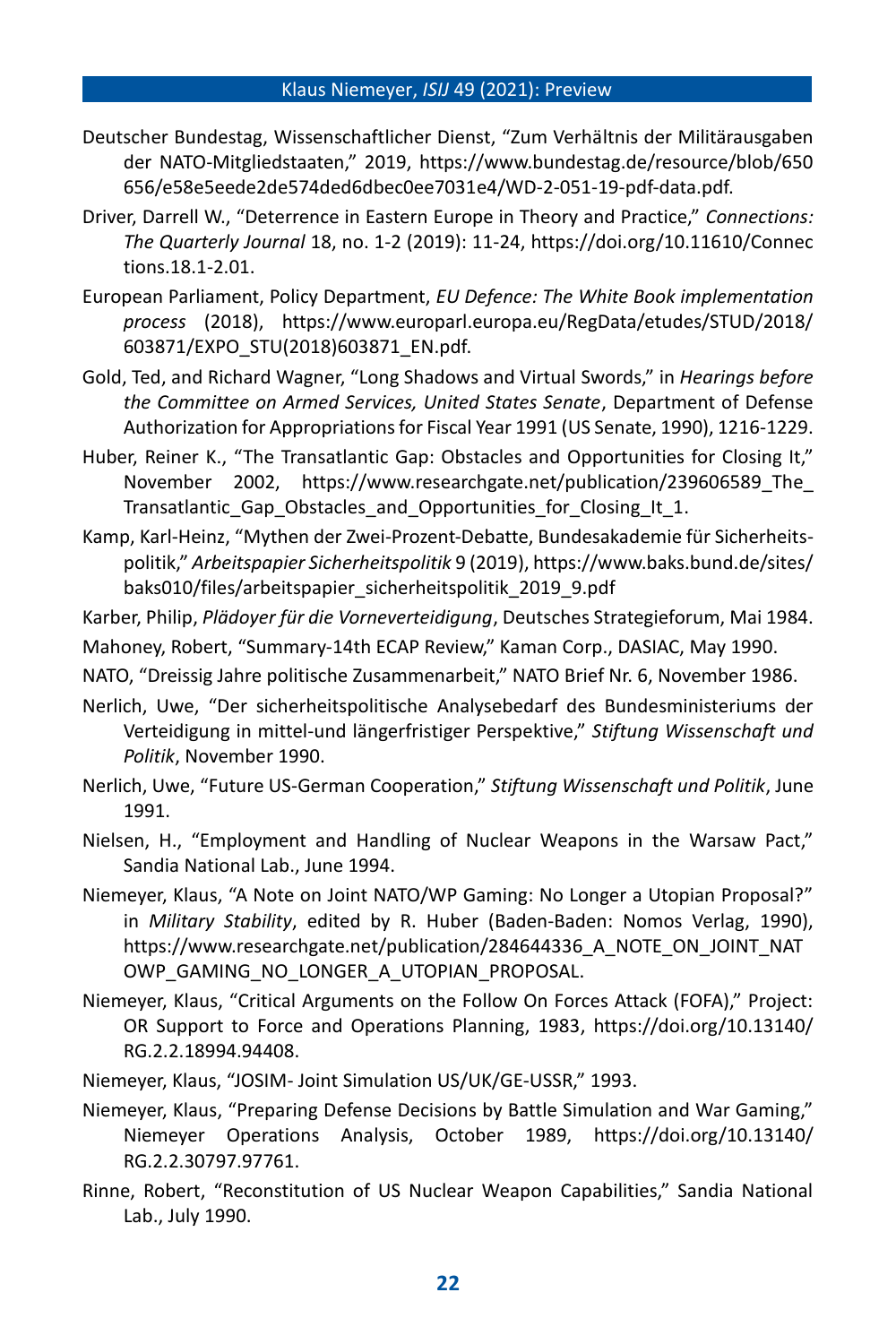- Rinne, Robert, "The Future and Its Implications for Nuclear Weapons," Sandia National Lab., July 1991.
- Shalamanov, Velizar, Pavel Anastasov, and Georgi Tsvetkov, "Deterrence and Defense at the Eastern Flank of NATO and the EU: Readiness and Interoperability in the Context of Forward Presence," *Connections: The Quarterly Journal* 18, no. 1-2 (2019): 25- 42, https://doi.org/10.11610/Connections.18.1-2.02.
- Sticz, Laszlo, "The Defense Planning Systems and Their Implications," *Journal of Defense Resources Management* 1, no. 1 (2010), Hungary, [https://core.ac.uk/down](https://core.ac.uk/download/pdf/27267023.pdf) [load/pdf/27267023.pdf.](https://core.ac.uk/download/pdf/27267023.pdf)
- Tagarev, Todor, "Theory and Current Practice of Deterrence in International Security," *Connections: The Quarterly Journal* 18, no. 1-2 (2019): 5-10, [https://doi.org/10.11610/Connections.18.1-2.00.](https://doi.org/10.11610/%20Connections.18.1-2.00)
- Wagner, Richard, "A Path to Enduring Improvements, Over the Long Term, in the East/West Security Relationship," in *Military Stability*, edited by R. Huber (Baden-Baden: Nomos Verlag, 1990).
- Wagner, Richard, Robert Rinne, Ted Gold, and Leon Sloss, "ECAP's Future Program," Kaman Corp., January 1991.
- Wohlstetter, Albert, "Staatsmänner, Bischöfe und sonstige Strategen über Bombenangriffe auf Unschuldige," Bonn Deutsches Strategie-Forum, 1984.